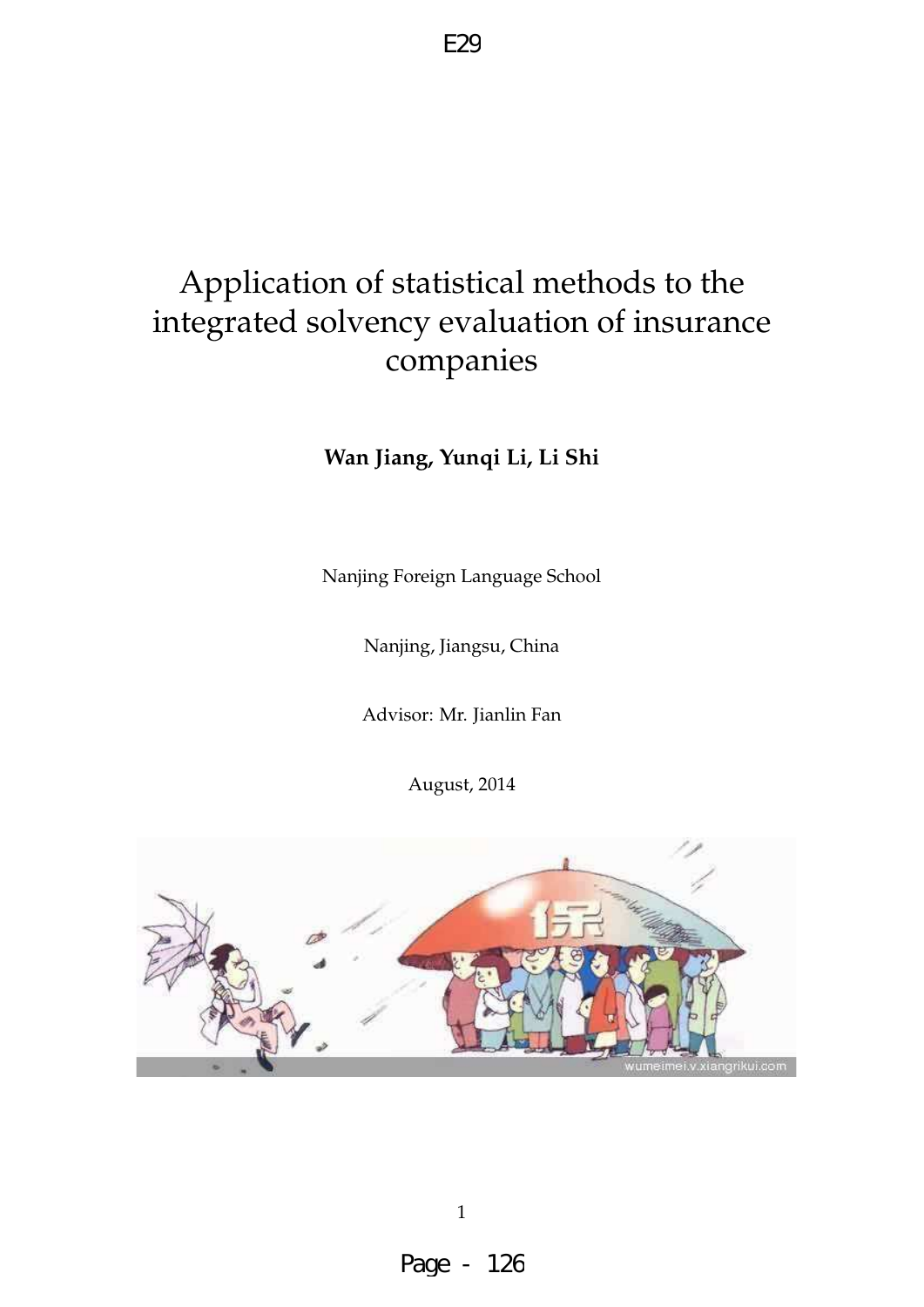# **Application of statistical methods to the integrated solvency evaluation of insurance companies**

保险公司综合偿付能力的统计学评估

江湾 **Wan Jiang** 李云琪 **Yunqi Li** 石砾 **Li Shi** 

南京外国语学校 Nanjing Foreign Language School

中国 江苏 南京 Nanjing, Jiangsu, China

指导老师:范建林 Mr. Jianlin Fan

2014 年 8 月 August, 2014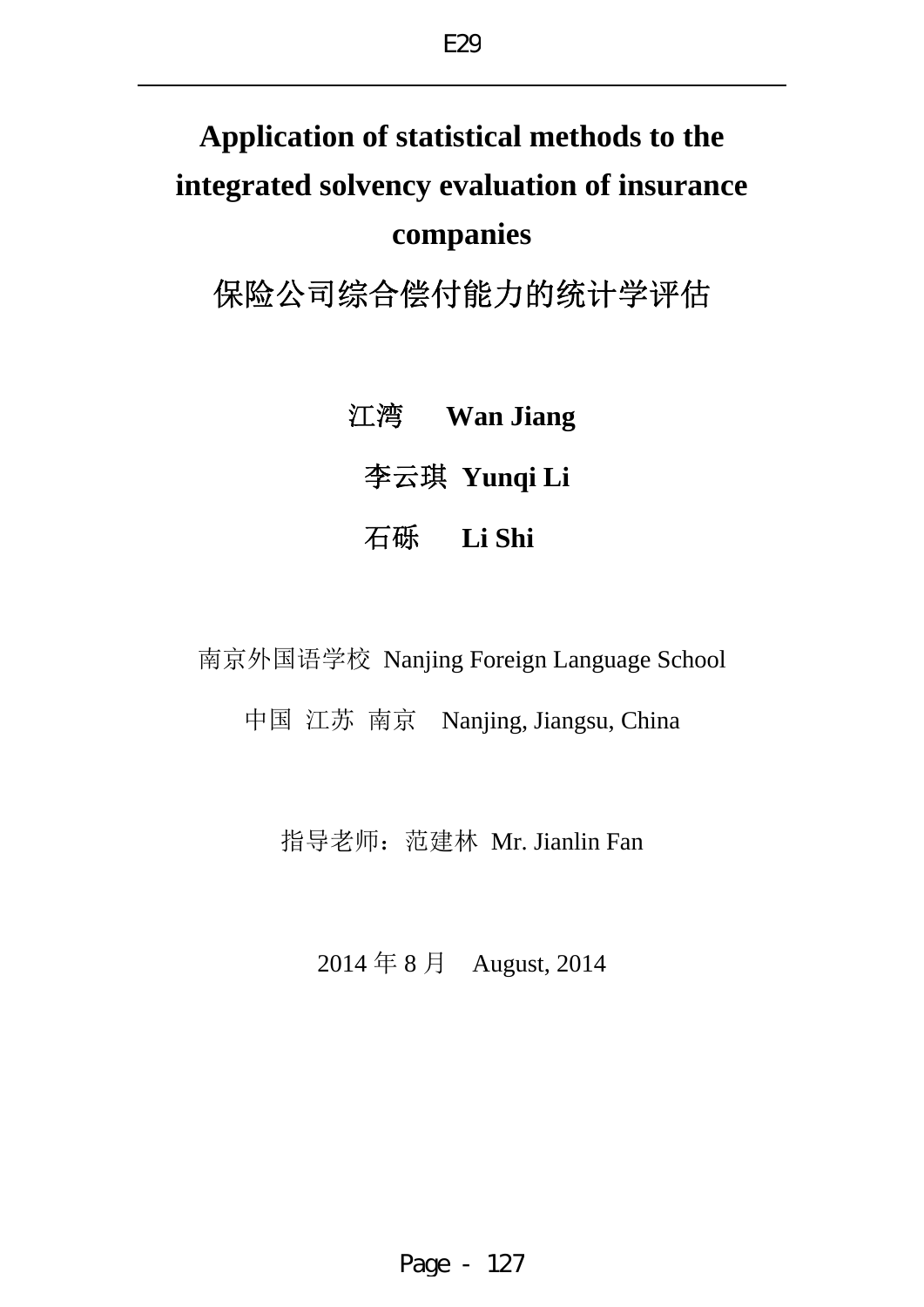# **Abstract**

The main objective of this paper is to use altogether three statistical methods to figure out the integrated solvency of Chinese insurance companies in the year 2013 as compared to that of American insurance companies and provide suggestions for improvement.

For data analysis, we selected 4 companies among the top insurance corporations in China and 4 of their counterparts in America. By studying the 8 companies' annual reports, we derived the values of 7 important solvency indices  $(X_1$  through  $X_7$ ) for each company. In order to avoid partial evaluation that may result from studying only one index at a time, we applied two statistical methods—-the Principal Component Analysis (PCA) and the Factor Analysis (FA) to integrate the 7 inter-related solvency indices so as to determine each company's solvency in a comprehensive way. Our analytical results showed that, generally, Chinese insurance companies still fell behind American ones in terms of integrated solvency.

In order to help Chinese insurance companies to boost their integrated solvency, we found out the most significant index influencing our PCA and FA results and constructed a linear regression model comparing its relationship to other indices. We thus determined the two core approaches for integrated solvency enhancement: expanding investments and ensuring steady premium sources. In addition, since enhancing integrated solvency requires much more consideration, we included additional analysis on the current competitiveness of the Chinese insurance industry and arrived at a set of strategic suggestions for improvement.

**Key words:** Factor Analysis, insurance company, integrated solvency evaluation, linear regression model, Principal Component Analysis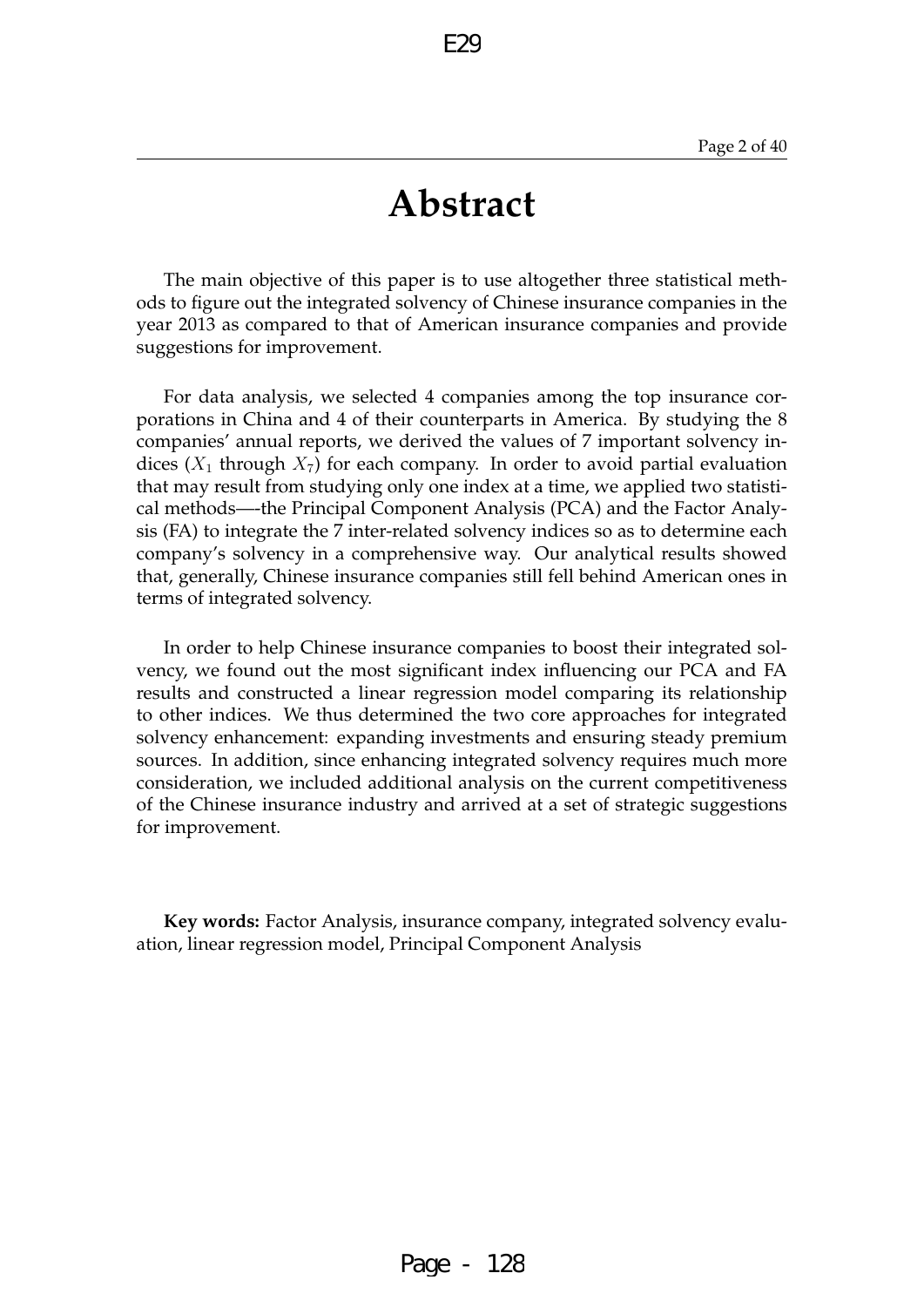# **Contents**

E29

| $\mathbf{1}$   |     |                                                                  | 5  |
|----------------|-----|------------------------------------------------------------------|----|
| $\overline{2}$ |     |                                                                  | 6  |
|                | 2.1 |                                                                  | 6  |
|                | 2.2 |                                                                  | 8  |
| 3              |     |                                                                  | 9  |
|                | 3.1 |                                                                  | 9  |
|                | 3.2 |                                                                  | 11 |
|                | 3.3 |                                                                  | 18 |
| 4              |     |                                                                  | 18 |
|                | 4.1 |                                                                  | 18 |
|                | 4.2 |                                                                  | 20 |
|                | 4.3 |                                                                  | 24 |
| 5              |     |                                                                  | 24 |
|                | 5.1 | Comparisons of the two analytical methods                        | 24 |
|                | 5.2 |                                                                  | 25 |
| 6              |     |                                                                  | 25 |
|                | 6.1 |                                                                  | 25 |
|                | 6.2 |                                                                  | 28 |
| 7              |     | More Analysis on the Competitiveness of Chinese Insurance Compa- | 30 |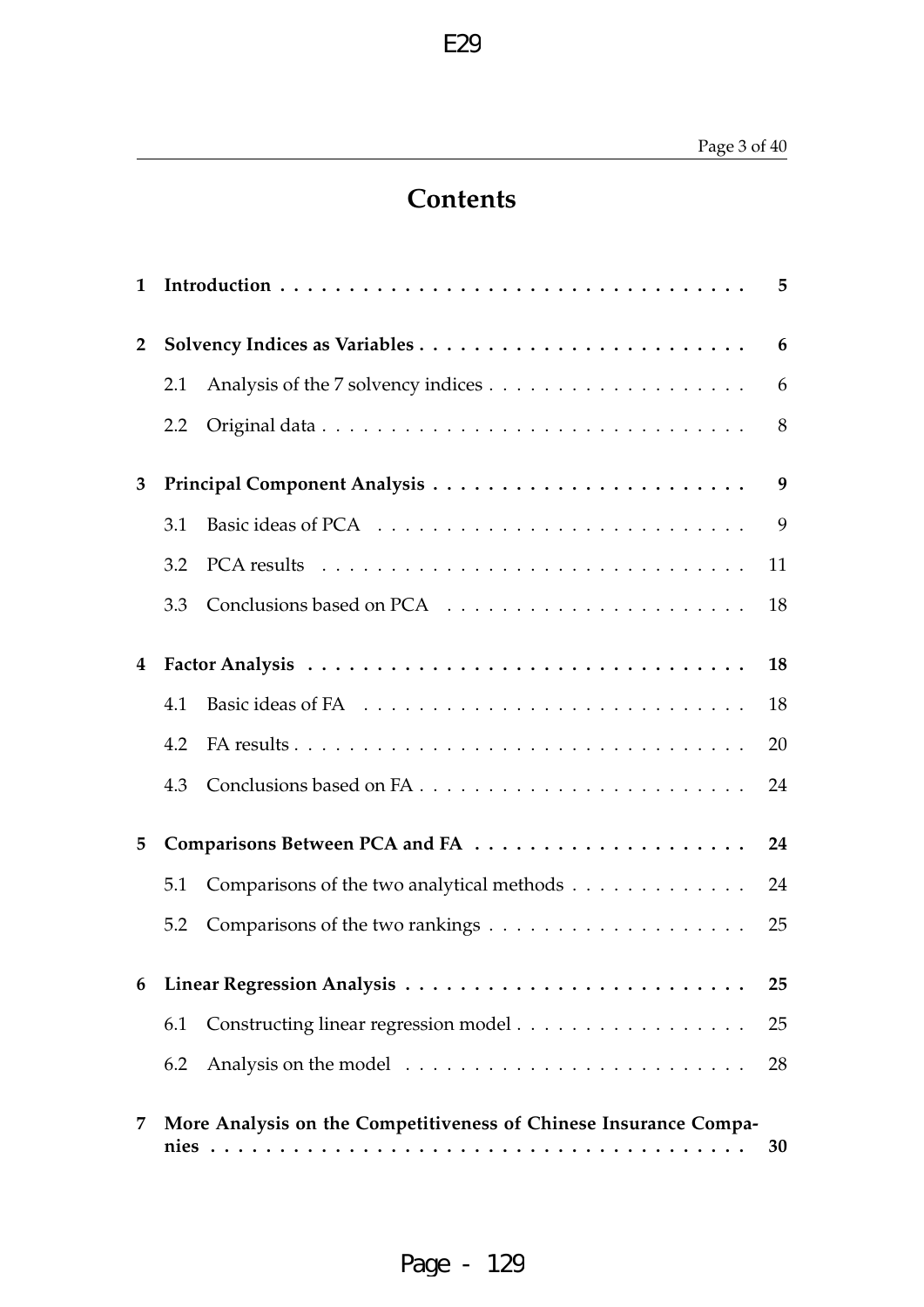# Page 4 of 40

| 7.1 | Problems facing Chinese insurance companies 30               |  |
|-----|--------------------------------------------------------------|--|
|     | 7.2 Opportunities waiting for Chinese insurance companies 36 |  |
|     |                                                              |  |
|     |                                                              |  |
|     |                                                              |  |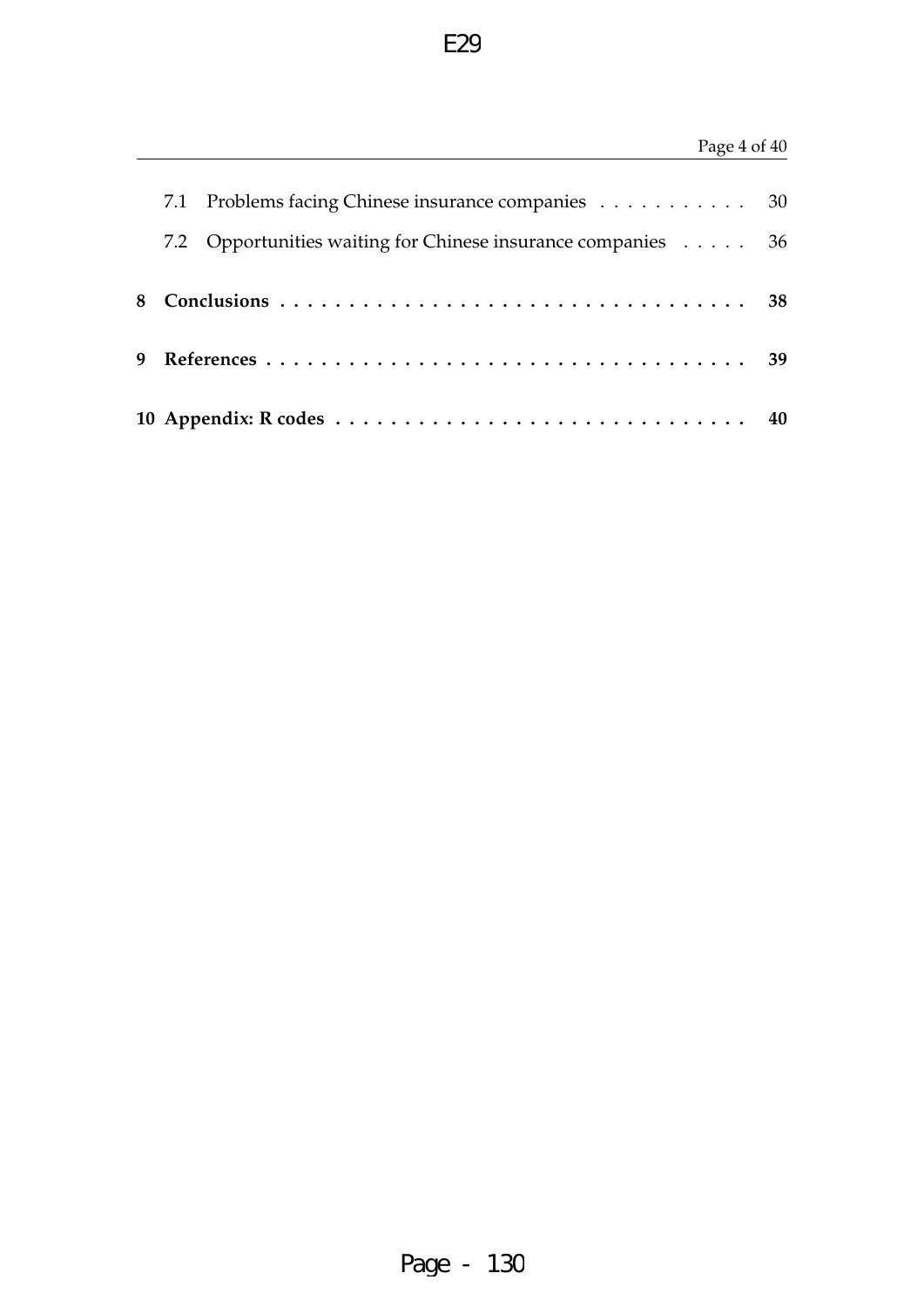# **1 Introduction**

The issue of insurance and risk management has always been crucial for both the operation of insurance companies and the decision-making of regulatory agencies. Among all the elements that influence risk management, the issue of solvency has gained increasing significance in recent years, in that the failure of solvency tends to threaten the whole financial market in addition to individual insurance companies. Compared to the more sophisticated American insurance market, the insurance industry in China had a relatively slow start. Fortunately, in the past few decades, Chinese insurance companies have actively explored new management approaches and benefited from promotive policies made by supervisory agencies. Nevertheless, how well have Chinese insurance companies managed their financial operations, especially in terms of fulfilling solvency? Is there still much space for improvement?

F2C

Therefore, in order to assess the solvency performance and progress of Chinese insurance companies in the year 2013, we selected 4 prominent insurance companies in China (Ping An Insurance, People's Insurance, China Pacific Insurance, China Life Insurance) and compared them to 4 of their counterparts in the USA (American International Group, Berkshire Hathaway, Hartford Financial Services, MetLife). To make this comparison, we analyzed the 2013 annual reports of the 8 companies and gathered the useful data to compute the 7 indices that influence solvency: "loss ratio", "proportion of net income to total revenues", "investment income ratio", "reinsurance ratio", "rate of return on total assets", "asset-gross premium ratio", and "rate of change of premiums earned". However, rather than determine a company's solvency by analyzing one single index at a time, we need methods that could potentially generate several integrated solvency indices that reflect a company's overall solvency. As a result, we applied both the Principal Component Analysis (PCA) and Factor Analysis (FA) to the integration of the 7 indices so as to determine each company's solvency comprehensively.

After finding out the deficiency of Chinese insurance companies in terms of integrated solvency, we constructed a linear regression model comparing the most determining variable exhibited in PCA and FA to other indices. This statistical approach would give us insight on the most efficient ways for Chinese insurance companies to enhance solvency. Also in this paper, we analyzed other problems and opportunities in the Chinese insurance industry nowadays. Thus, we were able to conceive multiple ways for Chinese insurance companies to improve solvency and management. These suggestions will hopefully help Chi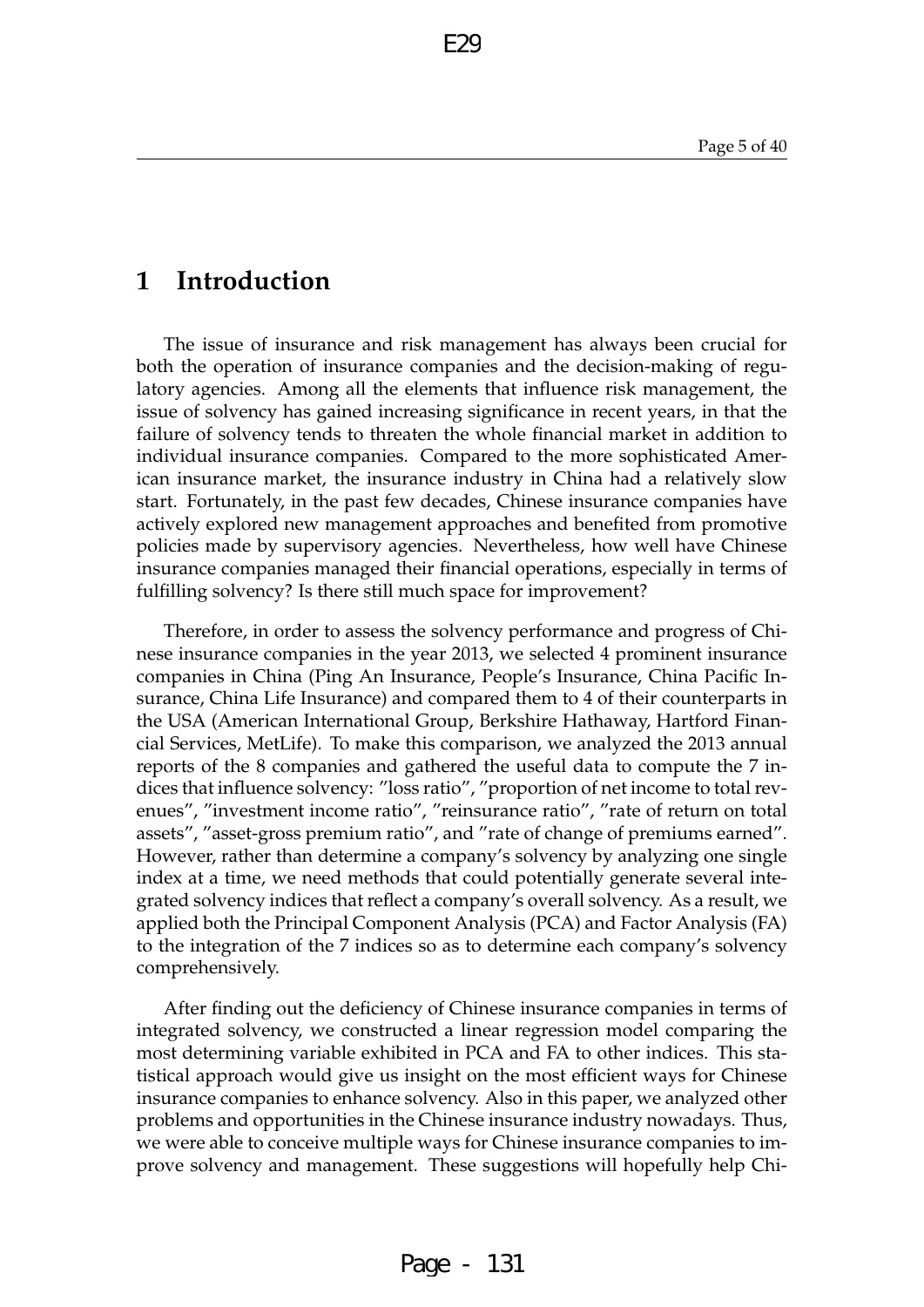nese insurance industry to prosper in the global market.

# **2 Solvency Indices as Variables**

### **2.1 Analysis of the 7 solvency indices**

There are multiple indices that influence an insurance company's solvency performance ([1]). Here, we choose 7 important indices that not only allow easy computations but also effectively represent a company's solvency.

E29

1). Loss ratio  $(X_1)$ 

Loss ratio is the ratio of total claims and expenses divided by total premiums earned. It is an important index that reflects a company's ability to fulfill its contract liabilities. A low loss ratio usually indicates a high reserve ratio, meaning the company is solvent enough to collect more premiums than the amount paid in claims. In short:

loss Ratio $(X_1) = \frac{\text{claims and expenses}}{\text{preminus earned}} \times 100\%.$ 

2). Proportion of net income to total revenues  $(X_2)$ 

Proportion of net income to total revenues reflects the insurance company's ability to make a profit. A successful company tends to apply the rules of profit maximization to its operation, and a high value of this index usually indicates high profitability, and therefore, high solvency. Net income includes the income from both the insurance business and the investment business the company conducts. In short:

> proportion of net income to total revenues( $X_2$ )  $=\frac{\text{net income on business}}{\text{total revenues}} \times 100\%.$

3). Investment income ratio  $(X_3)$ 

Investment income ratio also reflects an insurance company's capacity for profit, but it focuses on the investment business the company carries out. In short:

investment income ratio( $X_3$ ) =  $\frac{\text{net investment income}}{\text{total investments}} \times 100\%$ .

Page - 132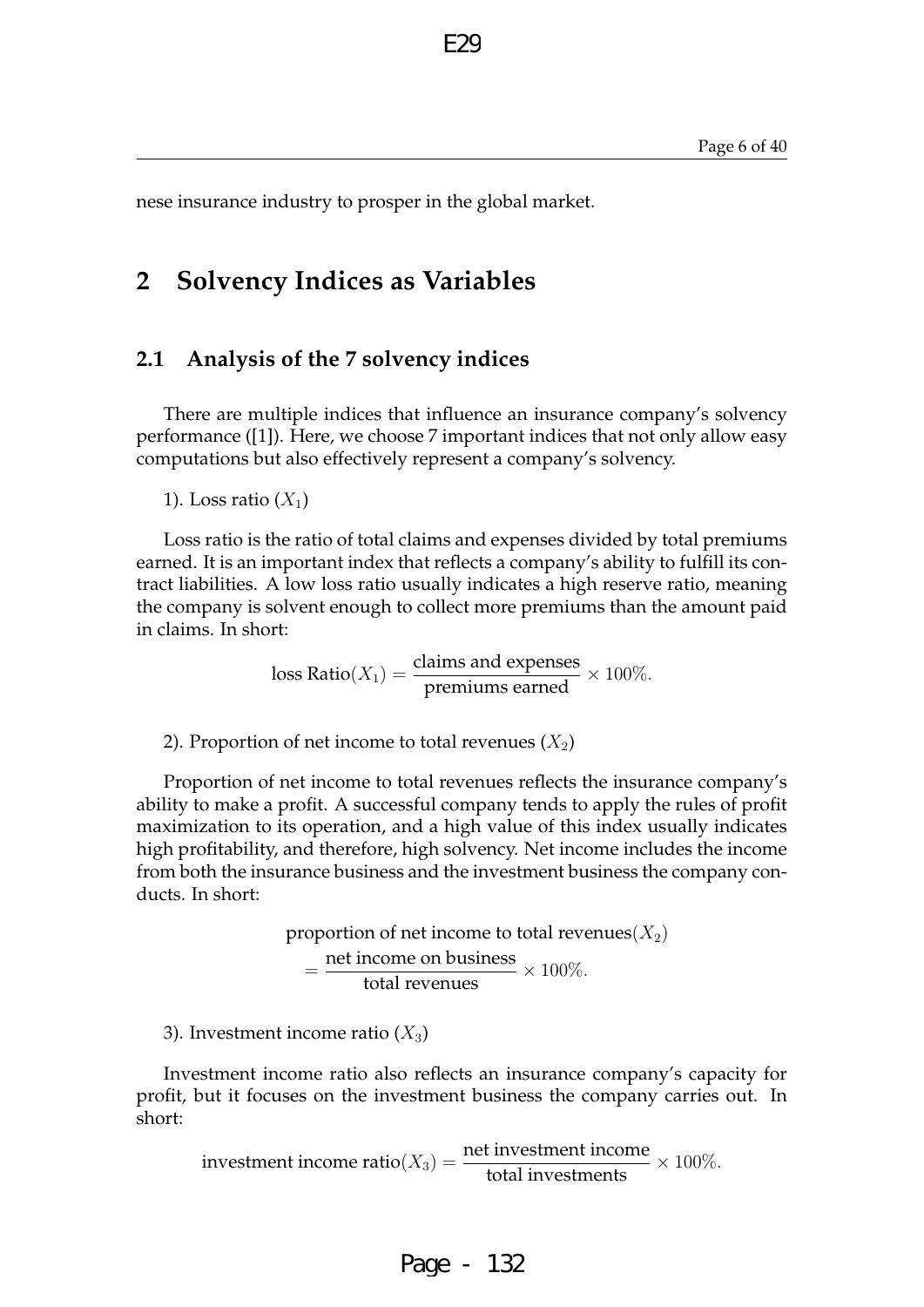4). Reinsurance ratio  $(X_4)$ 

Since an insurance company conducts liability business, reinsurance ratio also affects its solvency. A company has to make deliberate decisions on how much premiums they are going to cede to other companies or financial organization based on its actual solvency. A low reinsurance ratio usually indicates that this company has high solvency and is able to handle a large portion of the insurance business it has been assigned. In short:

E29

reinsurance ratio( $X_4$ ) =  $\frac{\text{preminus ceded}}{\text{preminus earmed}} \times 100\%.$ 

5). Rate of return on total assets  $(X_5)$ 

Rate of return on total assets measures the potential solvency of an insurance company. A high value of this index indicates that the company has enough surplus reserves to carry out business and fulfill adequate solvency in the future. In short:

rate of return on total assets $(X_5) = \frac{\text{surplus reserves}}{\text{total assets}} \times 100\%.$ 

6). Asset-gross premium ratio  $(X_6)$ 

Asset-gross premium ratio measures the short-term operating stability of an insurance company. By computing the change in total assets divided by total premiums earned, we can determine the stability of the company's asset pool and whether it can maintain solvency in the near future. A high ratio usually shows a large change in the total assets, and thus suggests instability and potential failure of solvency. In short:

> asset-gross premium ratio( $X_6$ )  $=\frac{|\text{total assets of this year-total assets of last year}|}{\frac{1}{2}}$  $\frac{100 \text{ year}}{200 \text{ year}} \times 100\%$ .

7). Rate of change of premiums earned  $(X<sub>7</sub>)$ 

Like the asset-gross premium ratio, rate of change of premiums earned also reflects the operating stability. A company is usually successful if it remains steady in the premiums earned. In short:

rate of change of premiums earned $(X_7)$ = |premiums earned this year-premiums earned last year|  $\frac{1}{2}$  and year premiums earned hast year  $\times 100\%$ .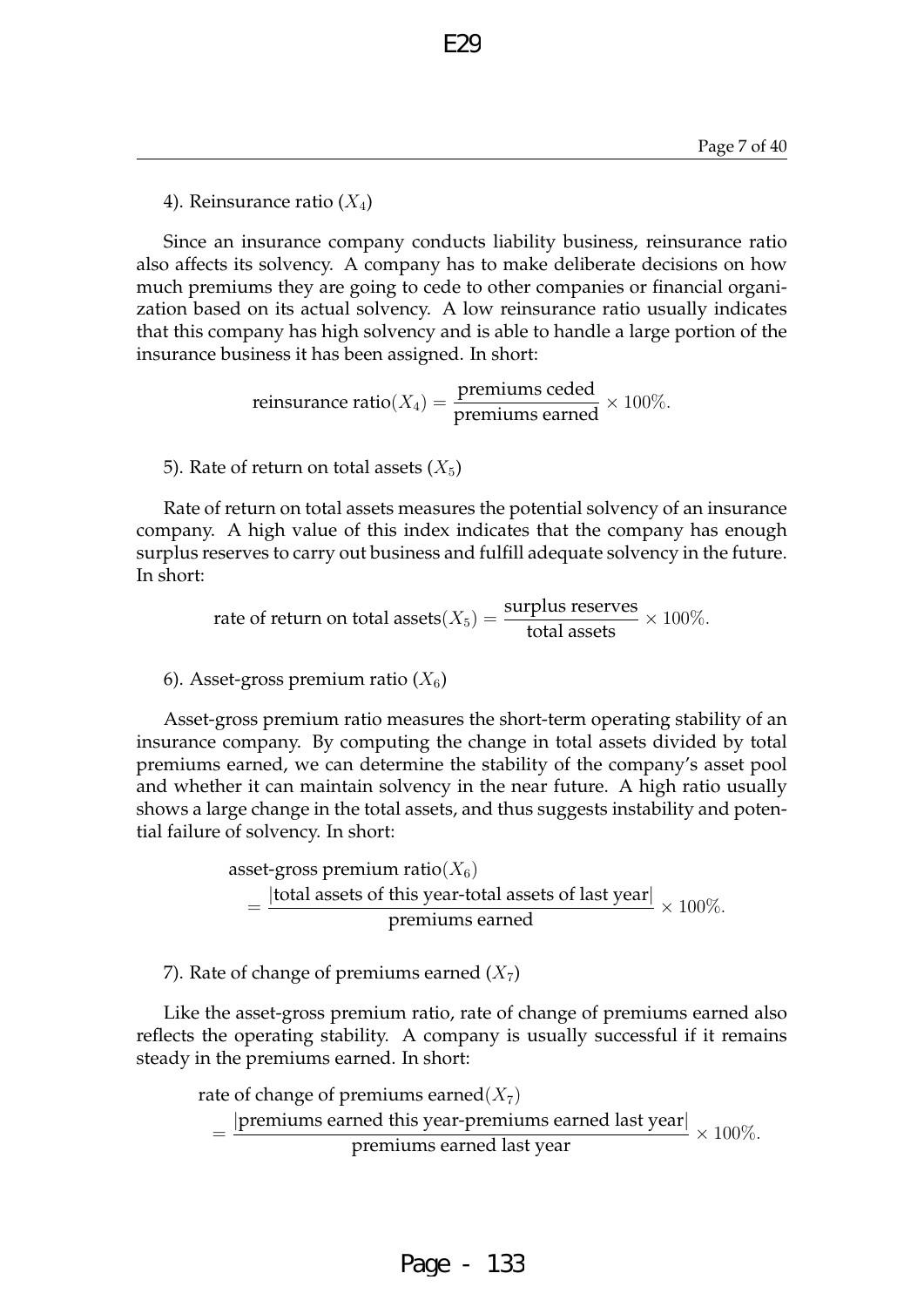# **2.2 Original data**

We first downloaded the 2013 annual reports of the 8 targeted insurance companies from the Internet([2]), including four Chinese companies, Ping An Insurance (PAIC), People's Insurance (PIC), China Pacific Insurance (CPIC), China Life Insurance (CLIC) and four USA companies, American International Group (AIG), Berkshire Hathaway (BH), Hartford Financial Services (HFS) and MetLife. Then we drew useful data from the information-rich Consolidated Statement charts in each report and conducted computations when needed. Finally, we could determine the values of the 7 indices for each company for the year 2013. The original data is displayed in **Table 1.**

E29

| Companies   |      |                  | $X_1$ $X_2$ $X_3$ $X_4$ $X_5$ $X_6$ $X_7$ |     |          |      |
|-------------|------|------------------|-------------------------------------------|-----|----------|------|
| <b>PAIC</b> | 60.4 | $12.8 \quad 5.1$ | 13.7                                      | 1.1 | 7.8      | 13.7 |
| <b>PIC</b>  | 67.9 | 5.8              | 5.2 11.0                                  |     | 1.6 21.7 | 15.5 |
| <b>CPIC</b> | 66.0 | 4.9              | 5.0 8.6 3.6 23.7                          |     |          | 8.4  |
| <b>CLIC</b> |      |                  | 42.7 6.8 4.9 0.2                          |     | 5.6 22.8 | 0.8  |
| AIG         | 71.9 |                  | 13.2 4.4 24.2 10.0                        |     | 18.6     | 0.5  |
| BH          |      |                  | 76.7 23.9 5.0 2.2 4.0                     |     | 15.5     | 6.2  |
| <b>HFS</b>  | 75.6 |                  | 6.7 9.6 4.9 6.3                           |     | 18.6     | 3.0  |
| MetLife     | 70.1 | 5.0              | 4.5 6.0                                   | 4.7 | 12.8     | 0.5  |

Table 1: The original data matrix  $X$ 

In **Table 1**, the variable  $X_1$  represents Loss ratio,  $X_2$ –Proportion of net income to total revenues,  $X_3$ – Investment income ratio,  $X_4$ –Reinsurance ratio,  $X_5$ –Rate of return on total assets,  $X_6$ –Asset-gross premium ratio and  $X_7$ –Rate of change of premiums earned.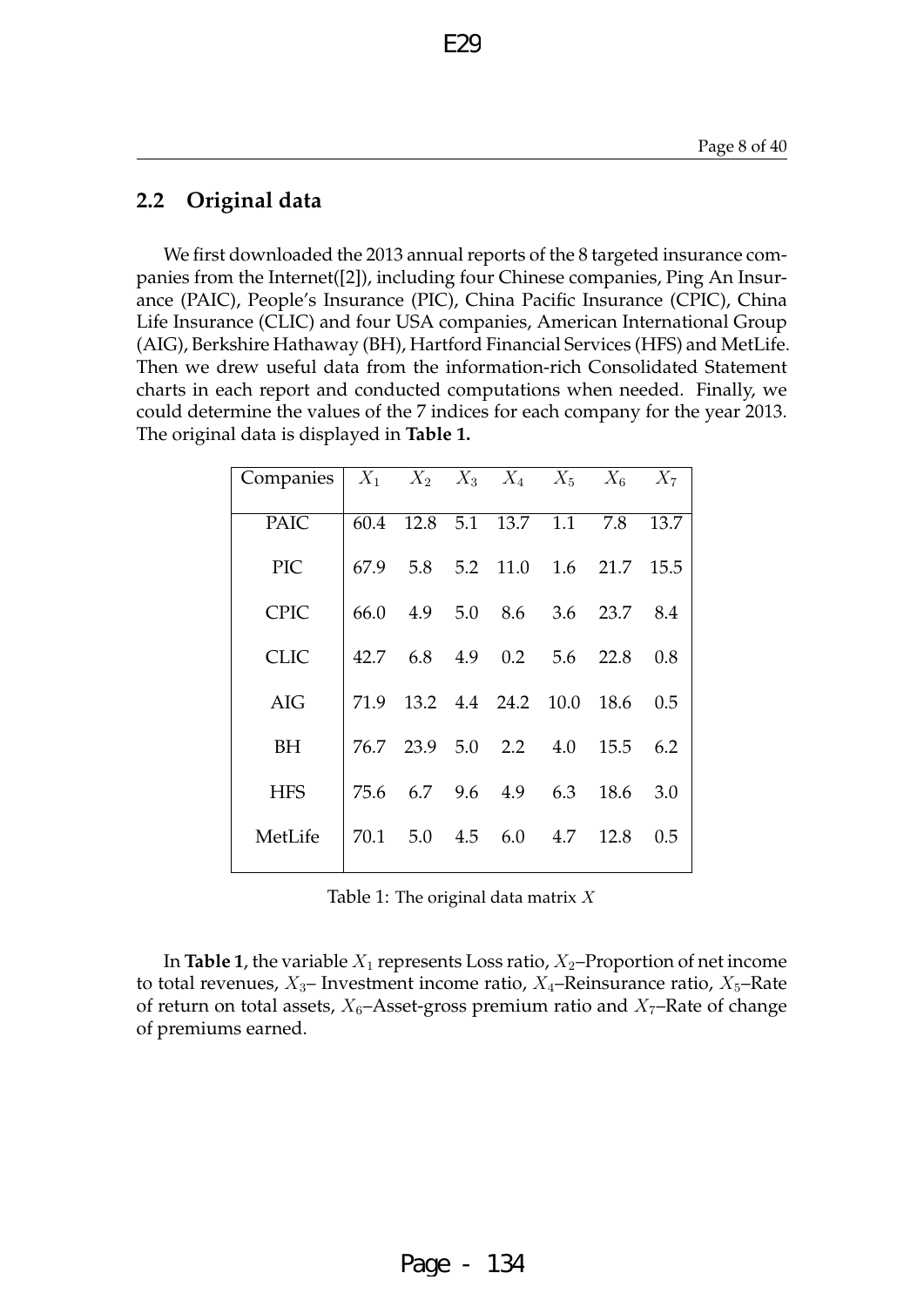# **3 Principal Component Analysis**

In this paper, we applied two dimension reduction statistical methods - Principal Component Analysis and Factor Analysis to evaluate the solvency of the above mentioned 8 insurance companies. The main purpose of using these two methods is that individual solvency indices cannot reflect the integrated solvency performance of each company. Since there are so many indices that influence solvency and evaluating each one of them will produce different results, we need to find ways to integrate these indices so as to evaluate each company's solvency comprehensively. In this section, we first introduce the basic ideas of PCA, and then we use this method to analyze the data.

### **3.1 Basic ideas of PCA**

It is well known that PCA is a statistical procedure that uses an orthogonal transformation to convert a set of observations of possibly correlated variables into a set of values of linearly uncorrelated variables called principal components ([3-6]). PCA can supply the user with a lower-dimensional picture, a projection or "shadow" of this object when viewed from its most informative viewpoint. The first principal component accounts for as much of the variability in the data as possible, and each succeeding component accounts for as much of the remaining variability as possible. The objectives of principal component analysis are to discover or to reduce the dimensionality of the data set and to identify new meaningful underlying variables. Mathematically speaking, the principal components are the linear combinations of the observed variables. That is,

$$
Z_1 = w_{11}X_1 + \dots + w_{1p}X_p,
$$
  
\n
$$
Z_2 = w_{21}X_1 + \dots + w_{2p}X_p,
$$
  
\n
$$
\dots
$$
  
\n
$$
Z_p = w_{p1}X_1 + \dots + w_{pp}X_p,
$$

where  $p$  is the number of the observed original variables;  $Z_1$  is the first principal component,  $\cdots$ ,  $Z_p$  is the p-th principal component;  $W_{(k)} = (w_{k1}, \cdots, w_{kp})$ is the loading vector, which maps the observed variables to the  $k$ -th principal component;  $W = (w_{kj})_{p \times p}$  is called the loading matrix.

The purpose of PCA is to find the loading matrix  $W$  so that one can get the principal components  $Z_1, \dots, Z_p$ . PCA is sensitive to the relative scaling of the original variables, so the first step is to standardize the original data. That is, let

$$
x_{ij}^* = \frac{x_{ij} - \bar{x}_j}{s_j},
$$

Page - 135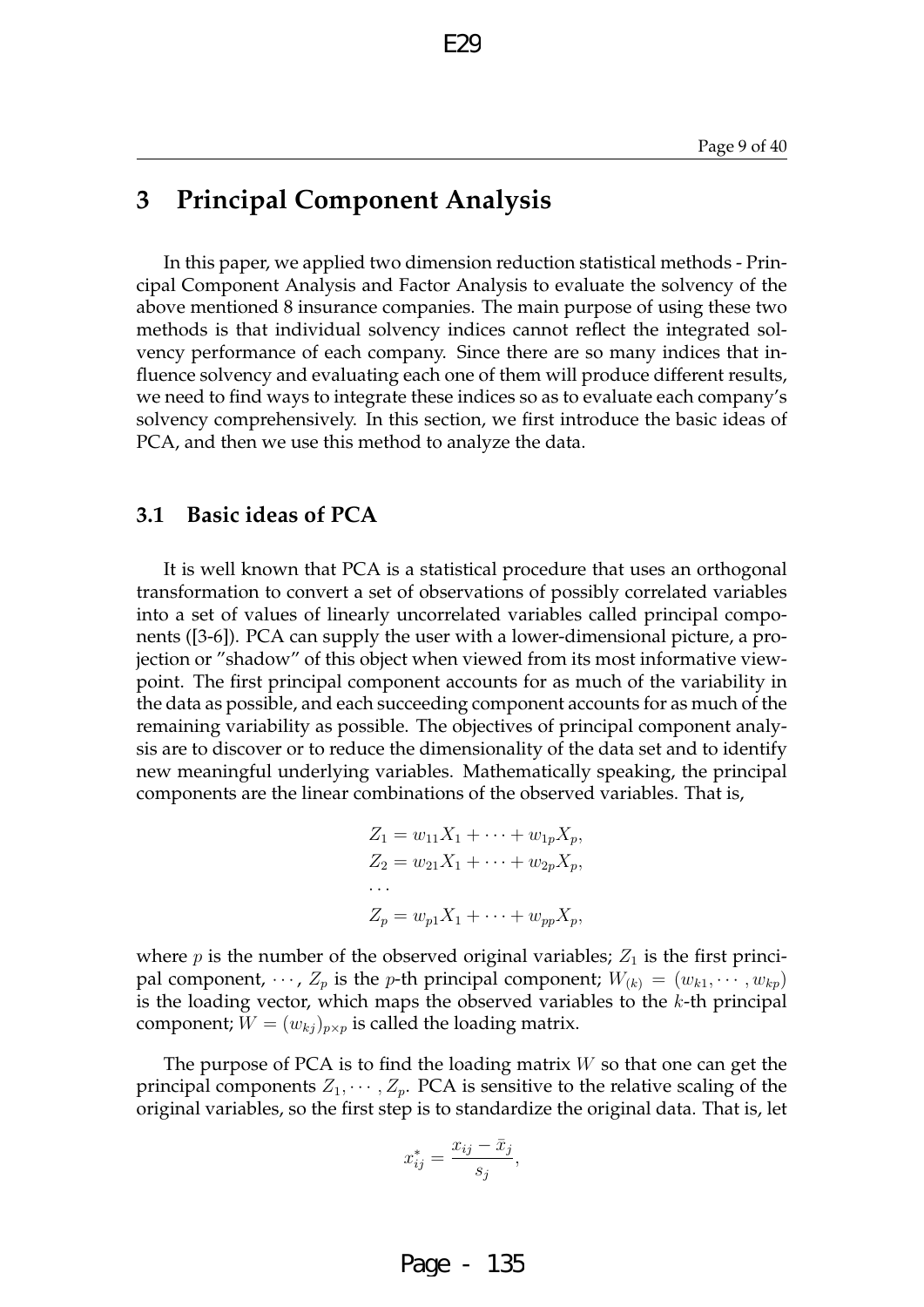where  $x_{ij}$  is the original data,  $i = 1, \dots, n$  and  $j = 1, \dots, p$ , n is the number of the observations,

F2C

$$
\bar{x}_j = \sum_{i=1}^n x_{ij}, \quad s_j = \sqrt{\frac{1}{n-1} \sum_{i=1}^n (x_{ij} - \bar{x}_j)^2}.
$$

Now consider the standardized data matrix,  $X^* = (x^*_{ij})$ . Mathematically, the PCA transformation is defined by a set of  $p$ -dimensional vectors of weights or loadings  $W_{(k)}$ ,  $k=1,\cdots,p$ , that map each row vector  $X^*_{(i)}$  of  $X^*$  to a new vector of principal component scores  $z_{(i)} = (z_{i1}, \cdots, z_{ip})$  , given by

$$
z_{ik} = X_{(i)}^* \cdot W_{(k)}, \ \ k = 1, \cdots, p,
$$

in such a way that the individual variables of  $z_{ik}$  considered over the data set successively inherit the maximum possible variance from  $X^*$ , with each loading vector  $W_{(k)}$  constrained to be a unit vector. The first loading vector  $W_{(1)}$  thus has to satisfy

$$
W_{(1)} = \operatorname{argmax} \left\{ \frac{w^T (X^*)^T X^* w}{w^T w} \right\}.
$$

A standard result for a symmetric matrix such as  $(X^*)^T X^*$  is that the quotient's maximum possible value is the largest eigenvalue of the matrix, which occurs when  $w$  is the corresponding eigenvector. The full principal components decomposition  $Z = (z_{ik})_{n \times p}$  of  $X^*$  can therefore be given as

$$
Z=X^*W,
$$

where W is a  $p \times p$  matrix whose columns are the eigenvectors of  $(X^*)^T X^*$ . It is obvious that here  $W$  is the loading matrix.

Finally we need to choose the number of components. The eigenvalues of the matrix  $X^*$  represent the distribution of the source data's energy among each of the eigenvectors, where the eigenvectors form a basis for the data. Let D denote the diagonal matrix of eigenvalues. The cumulative energy content vector  $g =$  $(g_1, \dots, g_p)$  for the *j*th eigenvector is the sum of the energy content across all of the eigenvalues from 1 through *:* 

$$
g_j = \sum_{i=1}^j D_{ii}.
$$

We can use the vector  $g$  as a guide in choosing an appropriate number of components. The way is to choose a value of  $L$  as small as possible while achieving a reasonably high value of  $g$  on a percentage basis. Usually, we choose a value of  $L$  so that the cumulative energy  $g$  is above 85 percent. In this case,

$$
g_L/g_p \geq 0.85.
$$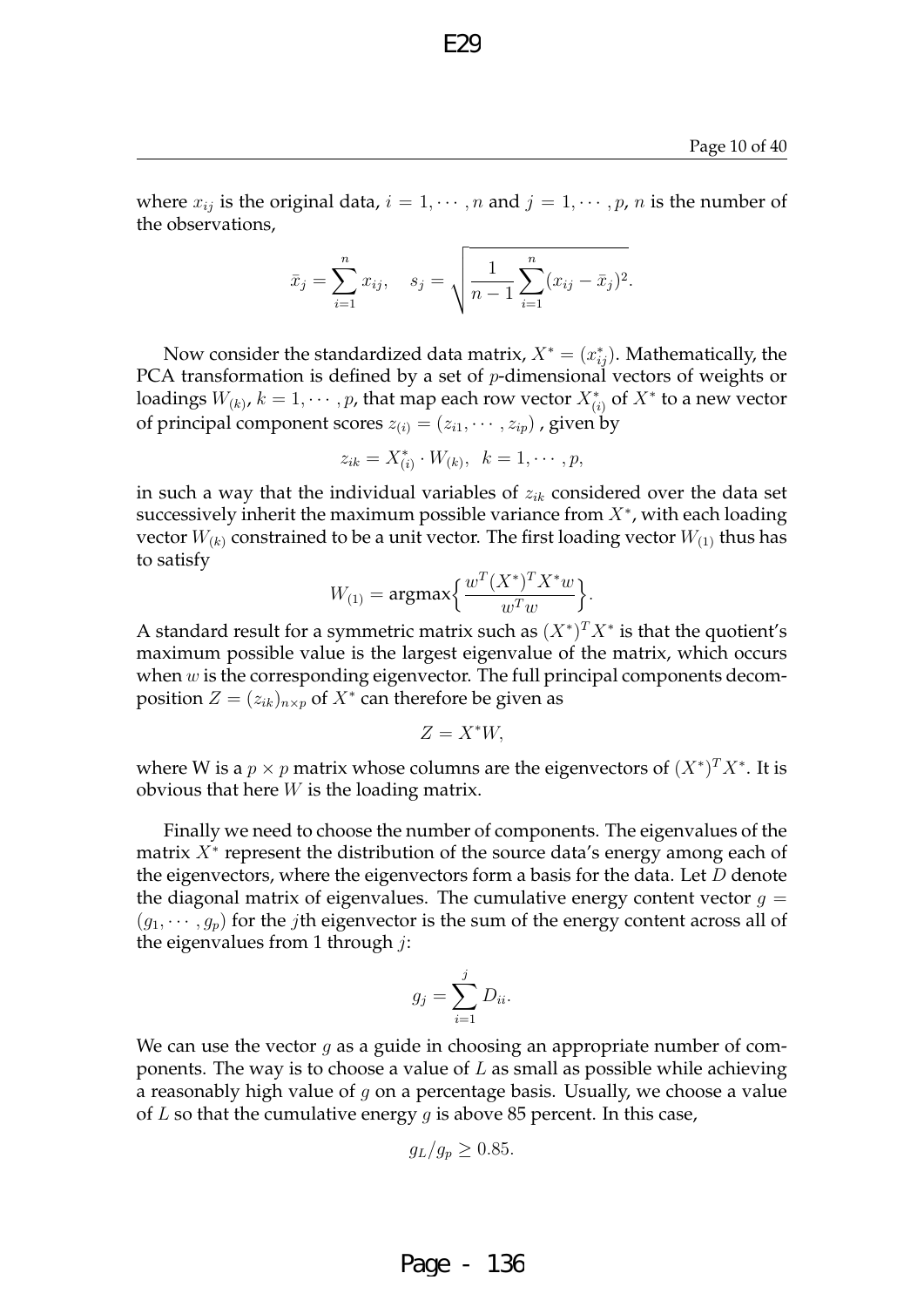# **3.2 PCA results**

Now we give the details of the PCA analysis for the original data in **Table 1**.

### **Step 1. Standardize the original data**

In order to avoid the influence of the different scaling of the original data, we use the standardization calculation to get the data matrix  $X^*$  as shown in the following **Table 2**. In Table 2, each element  $x_{ij}^*$  of  $X^*$  is computed using

$$
x_{ij}^* = \frac{x_{ij} - \bar{x}_j}{s_j}
$$

.

|             | $X_1^*$    | $X_{2}^*$  | $X_3^*$               | $X_4^*$               | $X_5^*$              | $X_6^*$    | $X_7^*$    |
|-------------|------------|------------|-----------------------|-----------------------|----------------------|------------|------------|
| <b>PAIC</b> | $-0.55058$ | $-0.21382$ | 0.44418               | 0.63637               | $-1.24555 - 1.82049$ |            | 1.27125    |
| <b>PIC</b>  | 0.13621    | -0.62337   | -0.15484              | 0.28210               | $-1.06824$           | 0.73878    | 1.57134    |
| <b>CPIC</b> | -0.03777   |            | $-0.76062$ $-0.27281$ | $-0.03280$            | $-0.35903$           | 1.10702    | 0.38762    |
| <b>CLIC</b> | -2.17141   | -0.47086   |                       | $-0.33179$ $-1.13496$ | 0.35017              | 0.94131    | $-0.87945$ |
| AIG         | 0.50250    |            | $0.50517 - 0.62672$   | 2.01406               | 1.91042              | 0.16800    | $-0.92947$ |
| <b>BH</b>   | 0.94205    | 2.13699    | $-0.27281$            | $-0.87254$            | $-0.21719$           | $-0.40276$ | 0.02084    |
| <b>HFS</b>  | 0.84132    | $-0.48611$ | 2.44054               | $-0.51827$            | 0.59839              | 0.16800    | $-0.51266$ |
| MetLife     | 0.33767    | -0.74537   | -0.56773              | $-0.37394$            | 0.03102              | $-0.89988$ | $-0.92947$ |

Table 2: The standardized data matrix  $X^*$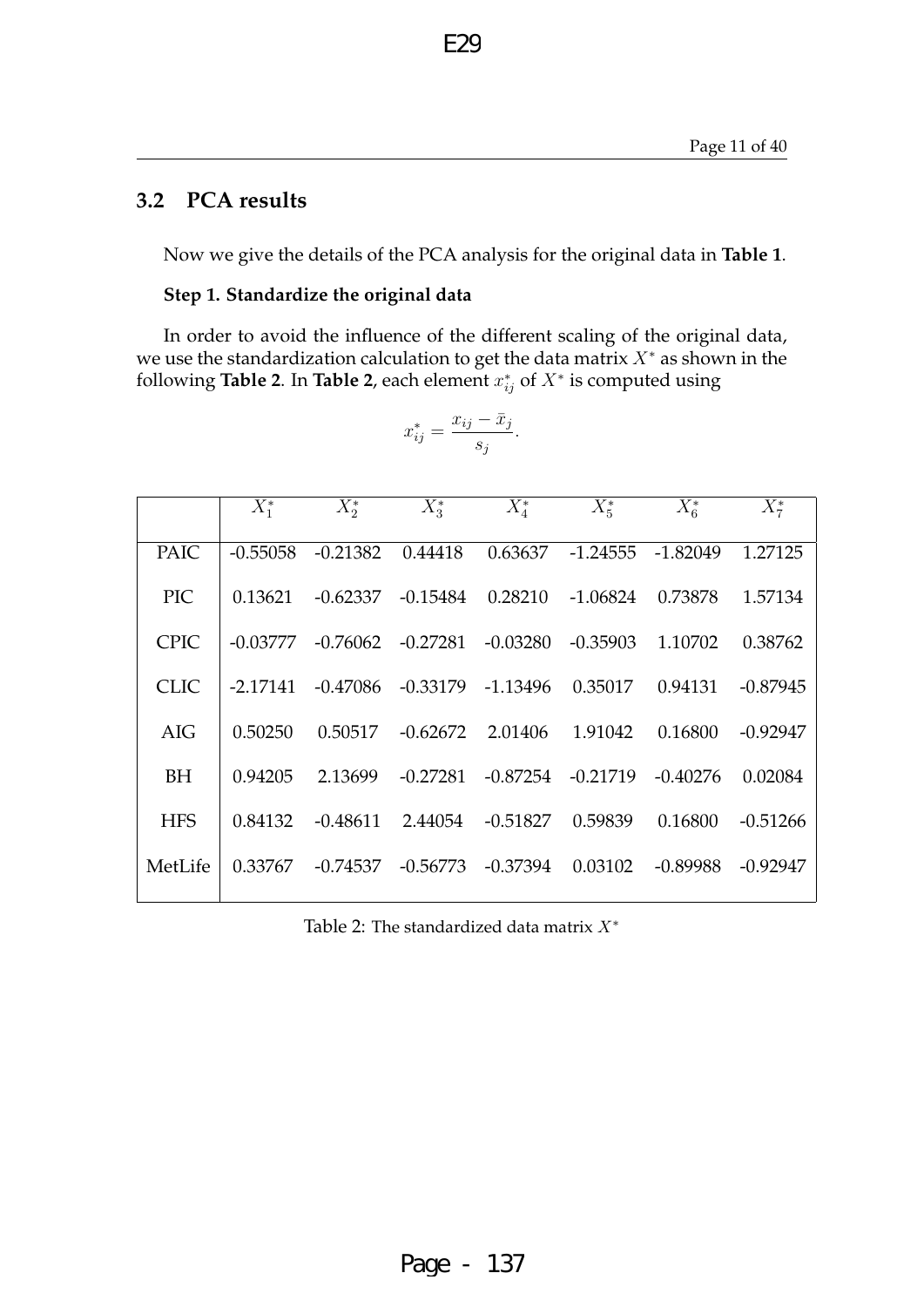### **Step 2. Compute the correlation matrix**

Based on **Table 2**, we get the correlation matrix  $(X^*)^T X^*$  in **Table 3**. From **Table 3**, we see that the 7 variables indeed have positive or negative correlations with each other. That is why we use the principal component analysis and factor analysis methods to convert them into uncorrelated variables and reduce the dimension simultaneously.

E29

|         | $X_1^*$    | $X_2^*$         | $X_3^*$            | $X_4^*$                                   | $X_5^*$    | $X_6^*$    | $X_7^*$          |
|---------|------------|-----------------|--------------------|-------------------------------------------|------------|------------|------------------|
| $X^*_1$ | 1.00000    | 0.33257         |                    | 0.30243 0.2545                            | 0.15182    | $-0.20576$ | 0.03093          |
| $X_2^*$ |            | 0.33257 1.00000 |                    | $-0.18536$ 0.04995                        | 0.05826    | $-0.39159$ | 0.03162          |
| $X^*_3$ | 0.30243    |                 |                    | $-0.18536$ $1.00000$ $-0.26728$ $0.10260$ |            |            | 0.08372 -0.06796 |
| $X^*_4$ | 0.25450    | 0.04995         | $-0.26728$ 1.00000 |                                           | 0.31941    | $-0.15935$ | 0.13725          |
| $X_5^*$ | 0.15182    | 0.05826         | 0.10260            | 0.31941                                   | 1.00000    | 0.27021    | $-0.83213$       |
| $X_6^*$ | $-0.20576$ | -0.39159        |                    | 0.08372 -0.15935 0.27021                  |            | 1.00000    | $-0.13805$       |
| $X_7^*$ | 0.03093    | 0.03162         |                    | $-0.06796$ 0.13725                        | $-0.83213$ | $-0.13805$ | 1.00000          |

Table 3: The correlation matrix  $(X^*)^T X^*$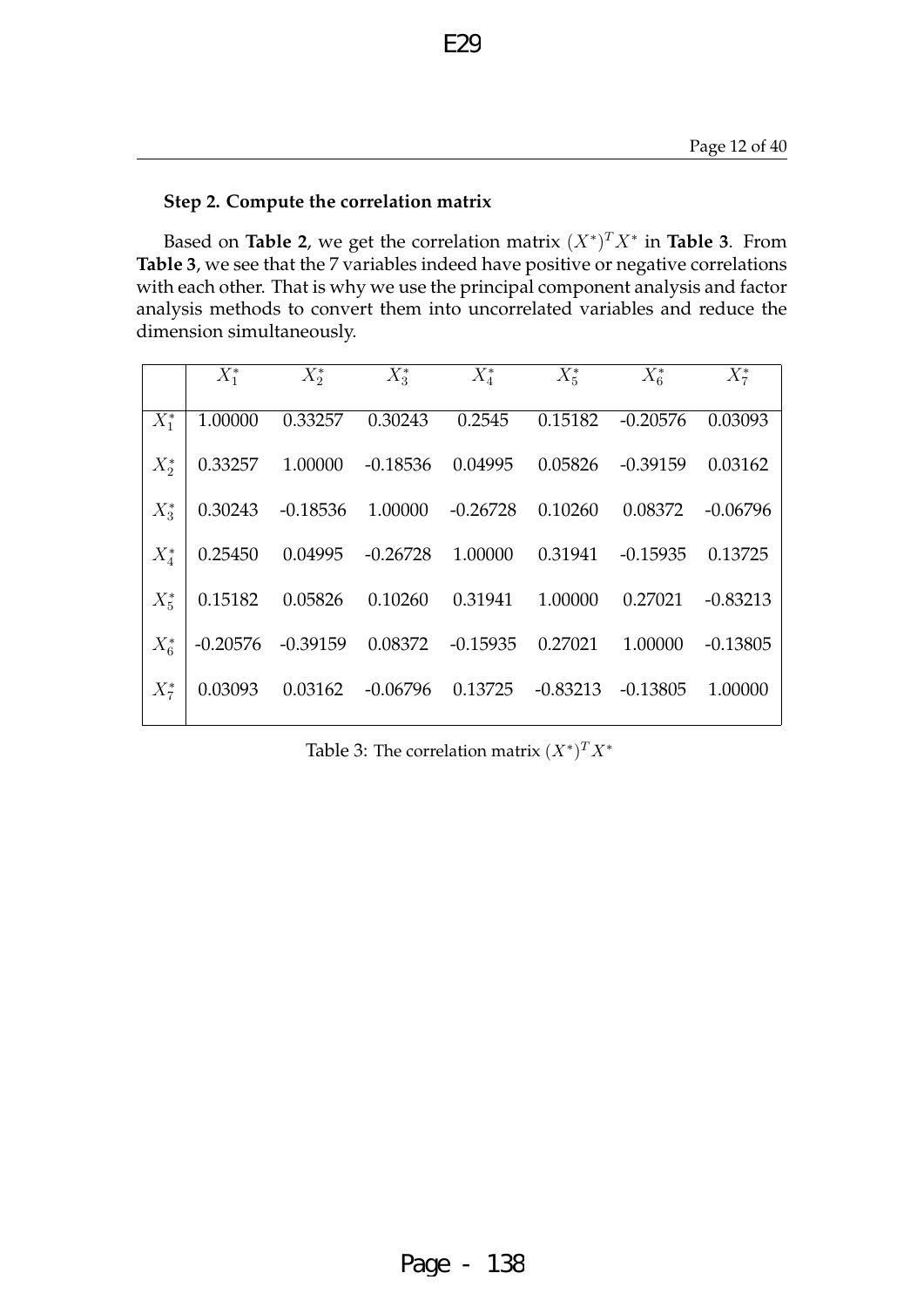## **Step 3. Carry out PCA**

Using the PRINCOMP command in R software, we carry out the principal component analysis for the data  $X^*$ . The summary of the results is shown in **Table 4** and **Figure 1**.

E29

|                           |         | Comp.1 Comp.2 Comp.3 Comp.4 Comp.5 Comp.6 Comp.7 |         |         |         |         |         |
|---------------------------|---------|--------------------------------------------------|---------|---------|---------|---------|---------|
| Standard<br>deviation     | 1.31113 | 1.23262                                          | 1.06084 | 0.94453 | 0.75047 | 0.55192 | 0.03448 |
| Proportion<br>of Variance | 0.28066 | 0.24805                                          | 0.18373 | 0.14565 | 0.09195 | 0.04973 | 0.00019 |
| Cumulative<br>Proportion  | 0.28066 | 0.52872                                          | 0.71246 | 0.85811 | 0.95007 | 0.99980 | 1.00000 |

Table 4: Importance of PCA components



### Figure 1: Screeplot of PCA components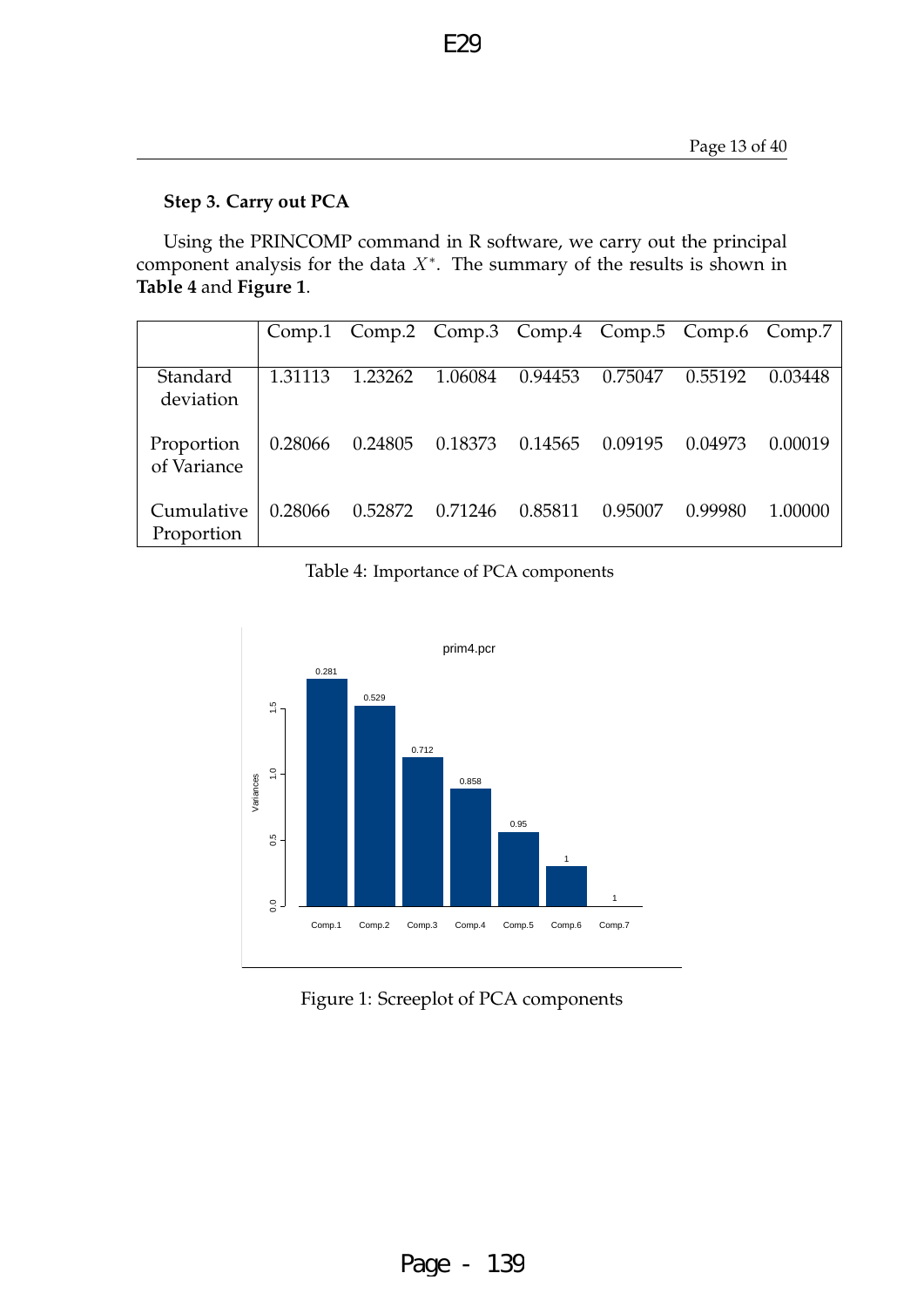#### **Step 4. Calculate the principal component scores**

The other important results of PCA are displayed in **Tables 5 and 6** and **Figures 2 and 3**. **Table 5** and **Figure 2** show the loadings of the PCA components. In **Table 6** we obtain the matrix of the scores of all of the components for 8 observations. **Figure 3** gives the biplot of the first two components showing their relationships with the original variables and the observations. In the biplot, the observations (the 8 companies) are plotted as points numbering 1-8 using the corresponding scores of the first two components. For example, the observation 1 (PAIC) has scores -2.33959 and 0.60902, then the coordinate of point 1 is (-2.33959, 0.60902). Moreover, the 7 variables are plotted as rays. For example, if the correlations (loadings)  $r$  between a particular variable and Comp. 1 and 2 are 0.660 and 0.253, respectively, then the ray starts at the origin (0, 0) and its headpoint is (.660, .253). Note that r ranges from -1 to 1. The more a correlation approaches -1 or 1, the stronger it is. The more it approaches 0, the weaker it is. The biplot can quickly tell us the variables' correlations with the components, and the relations and characteristics of the observations.

E29

| Comp.1   |          |          |          |          |          | Comp.7                             |
|----------|----------|----------|----------|----------|----------|------------------------------------|
|          | 0.523    | 0.465    | 0.272    | 0.253    | 0.609    |                                    |
| $-0.143$ | 0.530    |          | $-0.499$ | 0.487    | $-0.433$ | $-0.155$                           |
| 0.172    |          | 0.779    | 0.169    | $-0.210$ | $-0.511$ | $-0.148$                           |
|          | 0.435    | $-0.395$ | 0.647    | $-0.157$ | $-0.280$ | $-0.365$                           |
| 0.660    | 0.253    | $-0.122$ |          |          | $-0.188$ | 0.670                              |
| 0.339    | $-0.425$ |          | 0.293    | 0.757    |          | $-0.203$                           |
| $-0.631$ |          |          | 0.378    | 0.238    | $-0.252$ | 0.575                              |
|          |          |          |          |          |          | Comp.2 Comp.3 Comp.4 Comp.5 Comp.6 |

Table 5: Loadings of PCA components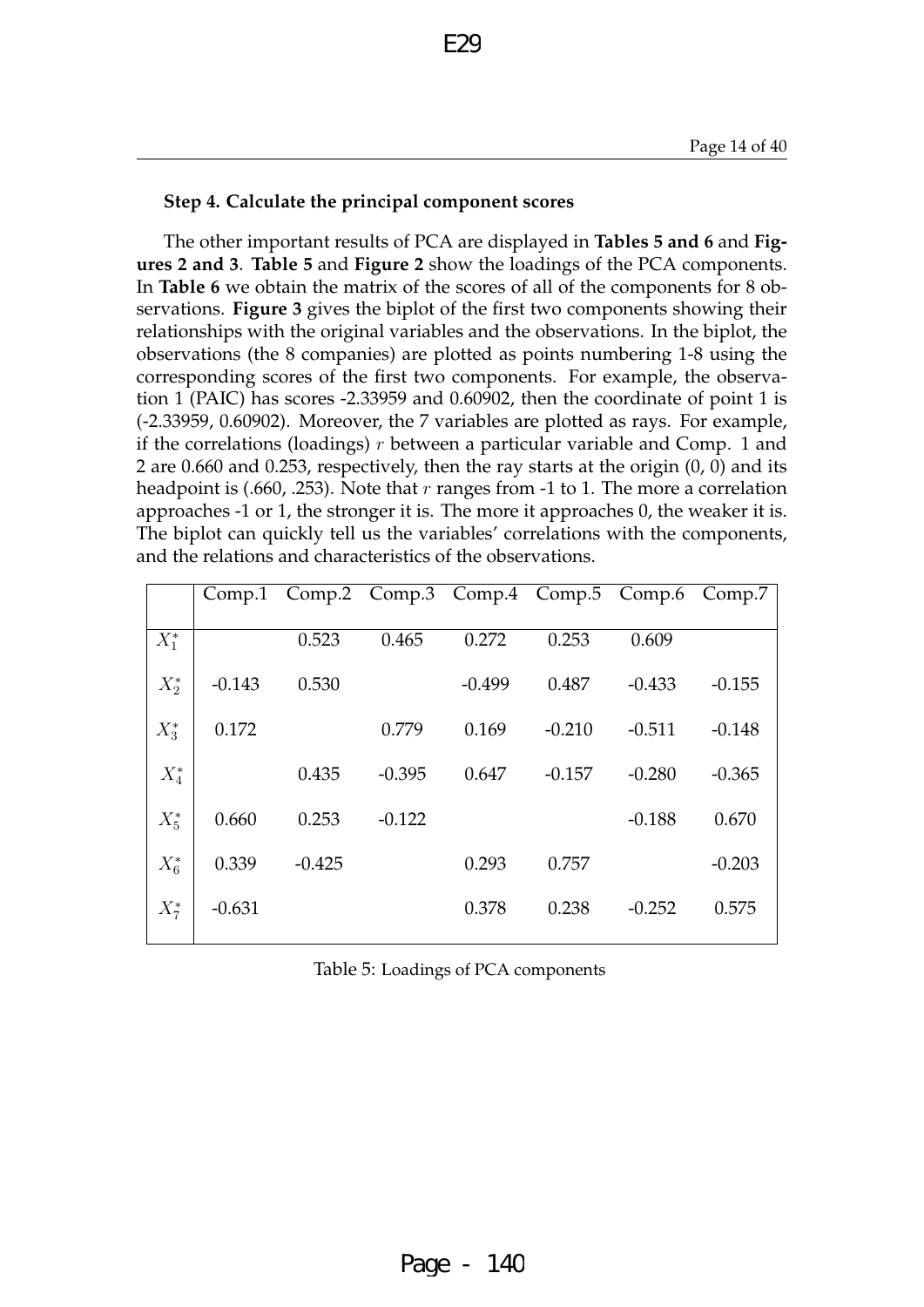|           |            |            |                       | Comp.1 Comp.2 Comp.3 Comp.4 Comp.5 Comp.6 Comp.7 |            |            |            |
|-----------|------------|------------|-----------------------|--------------------------------------------------|------------|------------|------------|
| $X^*_1$   | $-2.33959$ | 0.60902    |                       | $-0.35485$ $-0.08078$ $-1.04730$                 |            | $-0.59868$ | $-0.01976$ |
| $X_{2}^*$ | $-1.37358$ | -0.82077   | 0.00683               | 1.28676                                          | 0.65724    | 0.12360    | 0.05755    |
| $X_3^*$   | $-0.04565$ | -1.00359   | -0.21539              | 0.76317                                          | 0.61392    | 0.37383    | $-0.07325$ |
| $X_4^*$   | 1.04076    | $-2.10000$ | $-0.96459$ $-1.19321$ |                                                  | $-0.03107$ | $-0.51821$ | 0.01385    |
| $X_5^*$   | 1.78325    | 1.93639    | -1.33774              | 0.82949                                          | 0.08759    | $-0.28963$ | 0.00615    |
| $X_6^*$   | $-0.64500$ | 1.38271    | 0.64661               | -1.53799                                         | 1.17515    | 0.08576    | 0.00082    |
| $X_7^*$   | 1.27104    | $-0.12762$ |                       | 2.38045 0.42065                                  | $-0.45298$ | $-0.37089$ | 0.00009    |
| $X_{8}^*$ | 0.30877    | 0.12386    |                       | $-0.16132$ $-0.48808$ $-1.00255$ $1.19422$       |            |            | 0.01454    |

Table 6: Scores of PCA components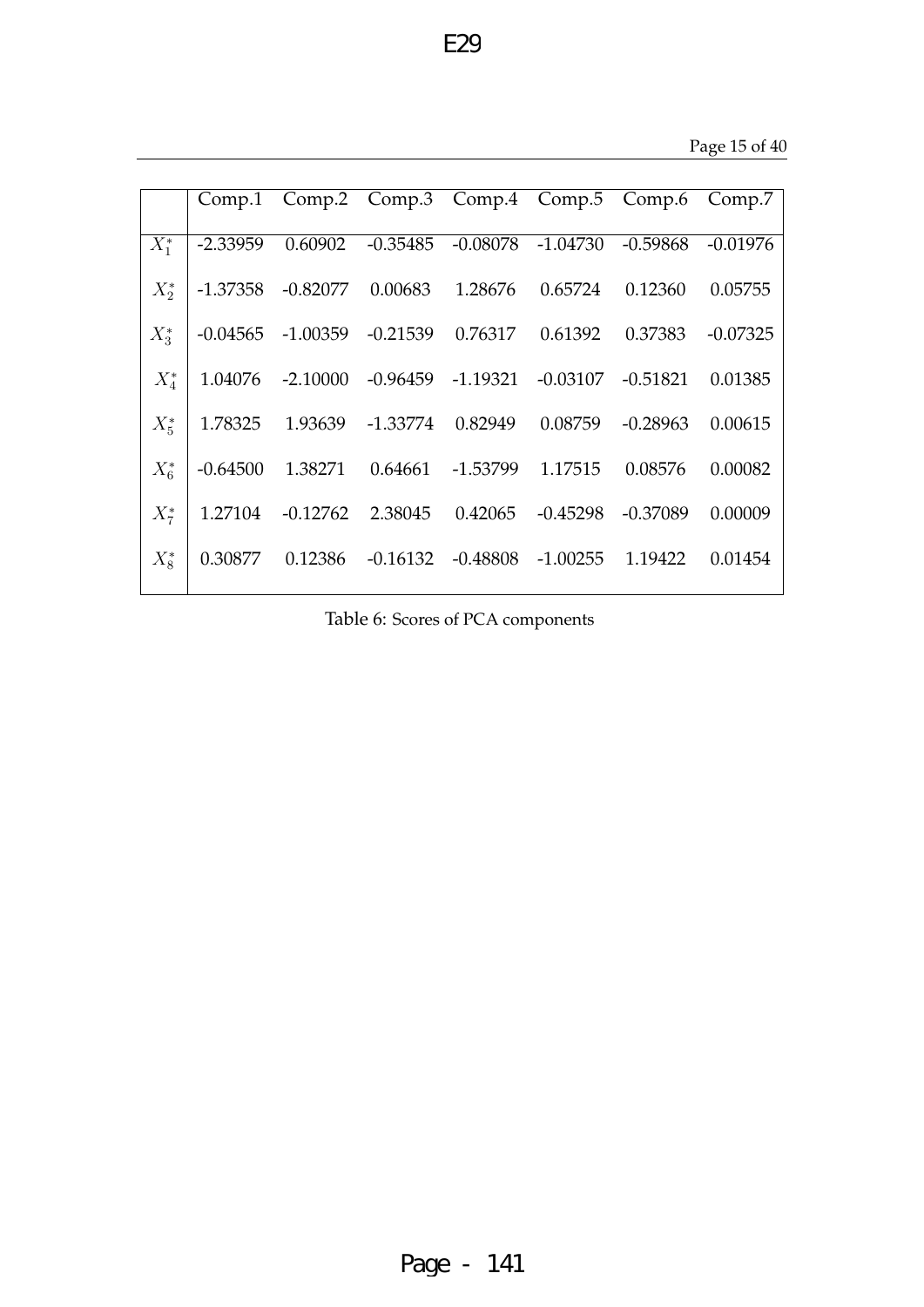Page 16 of 40



Figure 2: Plot of the loadings



Figure 3: Biplot of Comp.1 and Comp.2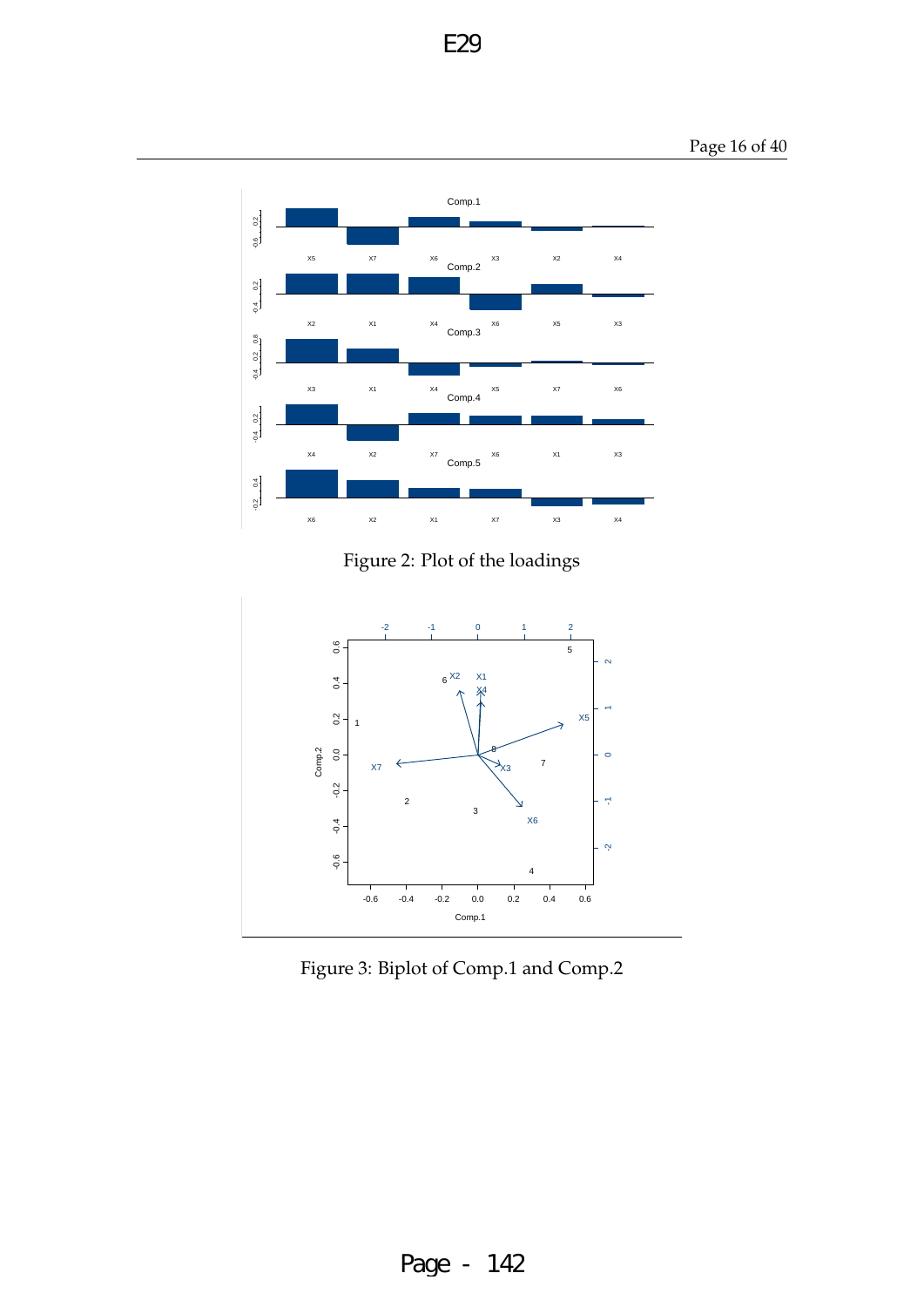,

#### **Step 5. Compute the solvency performance scores**

According to **Table 4**, the cumulative proportion of variance for the first 4 components already exceeds 85%. Based on the principle in **Section 3.1**, we choose the number of components  $L = 4$ . Now using the first 4 components  $Z_1, Z_2, Z_3, Z_4$  together with the contribution rate in **Table 4**, we finally obtain the **linear combination evaluation model** for assessing the solvency performance of the insurance companies.

E29

 $\label{eq:Y} \mathbf{Y}=0.28066\mathbf{Z}_1+0.24805\mathbf{Z}_2+0.18373\mathbf{Z}_3+0.14565\mathbf{Z}_4.$ 

Based on this linear combination model and the matrix in **Table 6**, we can calculate the solvency performance scores for the 8 companies and get the ranking in **Table 7.** The scores for the 8 companies are computed using the formula: scores= $A \times B$ , where

|       |            | $-2.33959$ $0.60902$ $-0.35485$ $-0.08078$ |                     |                    |
|-------|------------|--------------------------------------------|---------------------|--------------------|
|       |            | $-1.37358$ $-0.82077$ 0.00683              |                     | 1.28676            |
|       | $-0.04565$ | $-1.00359$                                 | $-0.21539$          | 0.76317            |
| $A =$ | 1.04076    | $-2.10000 -0.96459$                        |                     | $-1.19321$         |
|       | 1.78325    | 1.93639                                    | $-1.33774$          | 0.82949            |
|       | $-0.64500$ | 1.38271                                    |                     | $0.64661 -1.53799$ |
|       | 1.27104    | $-0.12762$                                 | 2.38045 0.42065     |                    |
|       | 0.30877    | 0.12386                                    | $-0.16132 -0.48808$ |                    |

and

$$
B = \left(\begin{array}{c} 0.28066 \\ 0.24805 \\ 0.18373 \\ 0.14565 \end{array}\right).
$$

|                                                                   |  |  |  | PAIC PIC CPIC CLIC AIG BH HFS MetLife |
|-------------------------------------------------------------------|--|--|--|---------------------------------------|
| Scores -0.7002 0.7041 -1.8599 -0.1007 0.8235 0.3701 0.3385 0.4246 |  |  |  |                                       |
| Rank 7 2 8 6 1 4 5 3                                              |  |  |  |                                       |

| Table 7: Ranks of the solvency performance using PCA |
|------------------------------------------------------|
|------------------------------------------------------|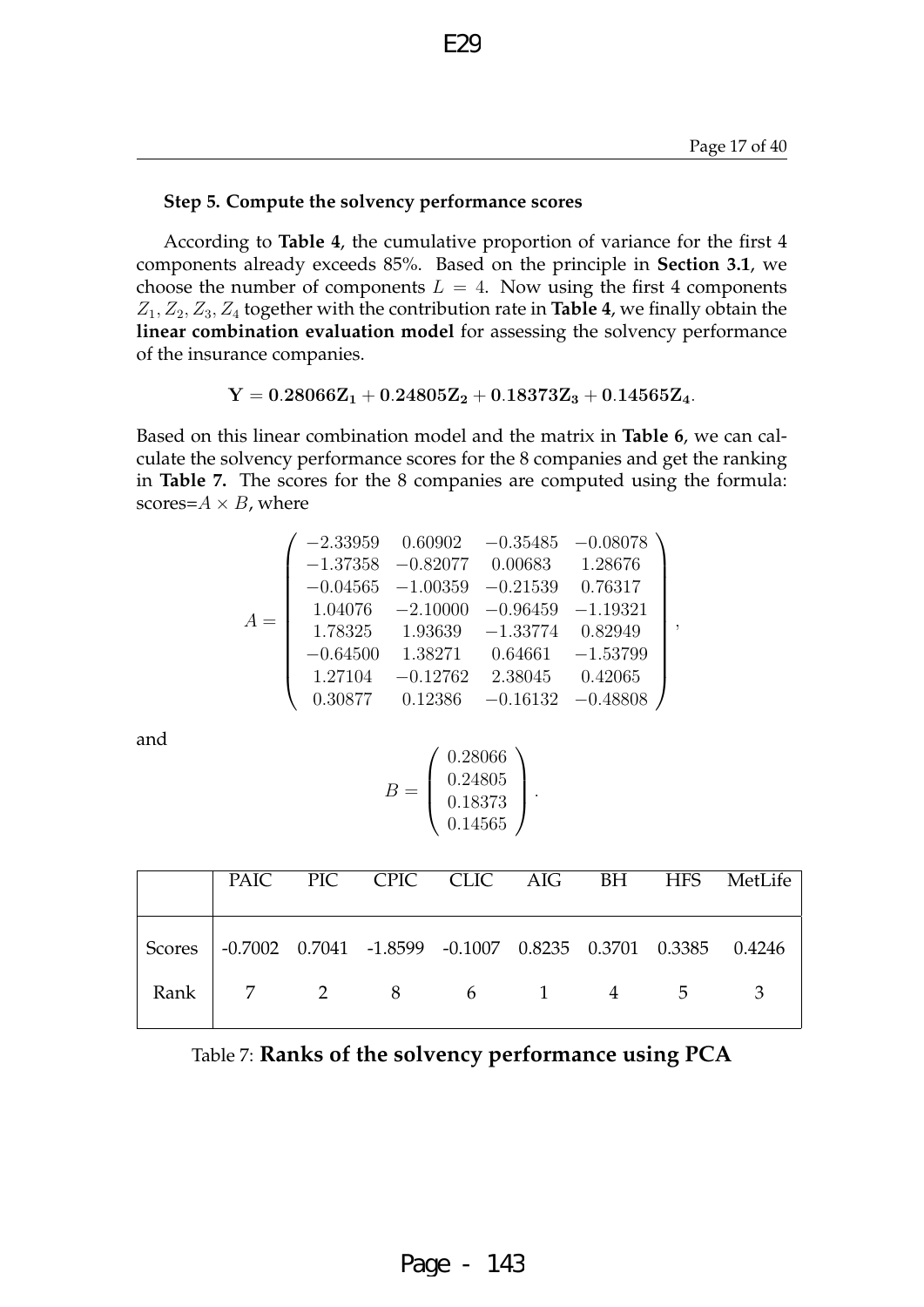### **3.3 Conclusions based on PCA**

According to the loadings of PCA components in **Table 5**,  $X_1$  and  $X_2$  have the largest magnitudes in Component 2, and can be grouped together to represent the operating capability index of each company, since loss ratio and proportion of net income to total revenues are both indicators of a company's ability to sustain favorable operation. Similarly,  $X_3$  belongs to the development capability index, determining Component 3.  $X_4$  shows the operating scale index, determining Component 4. Component 1 is mainly determined by  $X_5$ ,  $X_6$  and  $X_7$ , which all represent the financial stability index.

E29

Moreover, from the ranking we obtained in **Table 7** using PCA, we can see that the 4 American companies received ranks of 1, 4, 5, and 3, respectively, while the 4 Chinese companies received ranks of 7, 2, 8, and 6, respectively. Although PIC received a remarkable second place, PAIC, CPIC, and CLIC still fell behind. In other words, the 4 American insurance companies generally surpassed their Chinese counterparts in terms of integrated solvency for the year 2013. Therefore, there's still much space for improvement for the Chinese insurance industry.

# **4 Factor Analysis**

In this section, we try to determine, through the Factor Analysis method, the solvency performance of the insurance companies. Like what we did in the PCA section, we first introduce the basic ideas of Factor Analysis and then give corresponding analysis.

### **4.1 Basic ideas of FA**

Factor analysis is a statistical method used to describe variability among observed, correlated variables in terms of a potentially lower number of unobserved variables called factors ([3-6]). Computationally, this technique is equivalent to low rank approximation of the matrix of observed variables. FA is widely used in actuarial science, social sciences, marketing, and other applied sciences that deal with large quantities of data.The key concept of factor analysis is that multiple observed variables have similar patterns of responses because of their association with an underlying latent variable, the factor, which cannot be easily measured. For example, the 7 variables we considered above, Loss ratio, Proportion of net income to total revenues, Investment income ratio, Reinsurance ratio,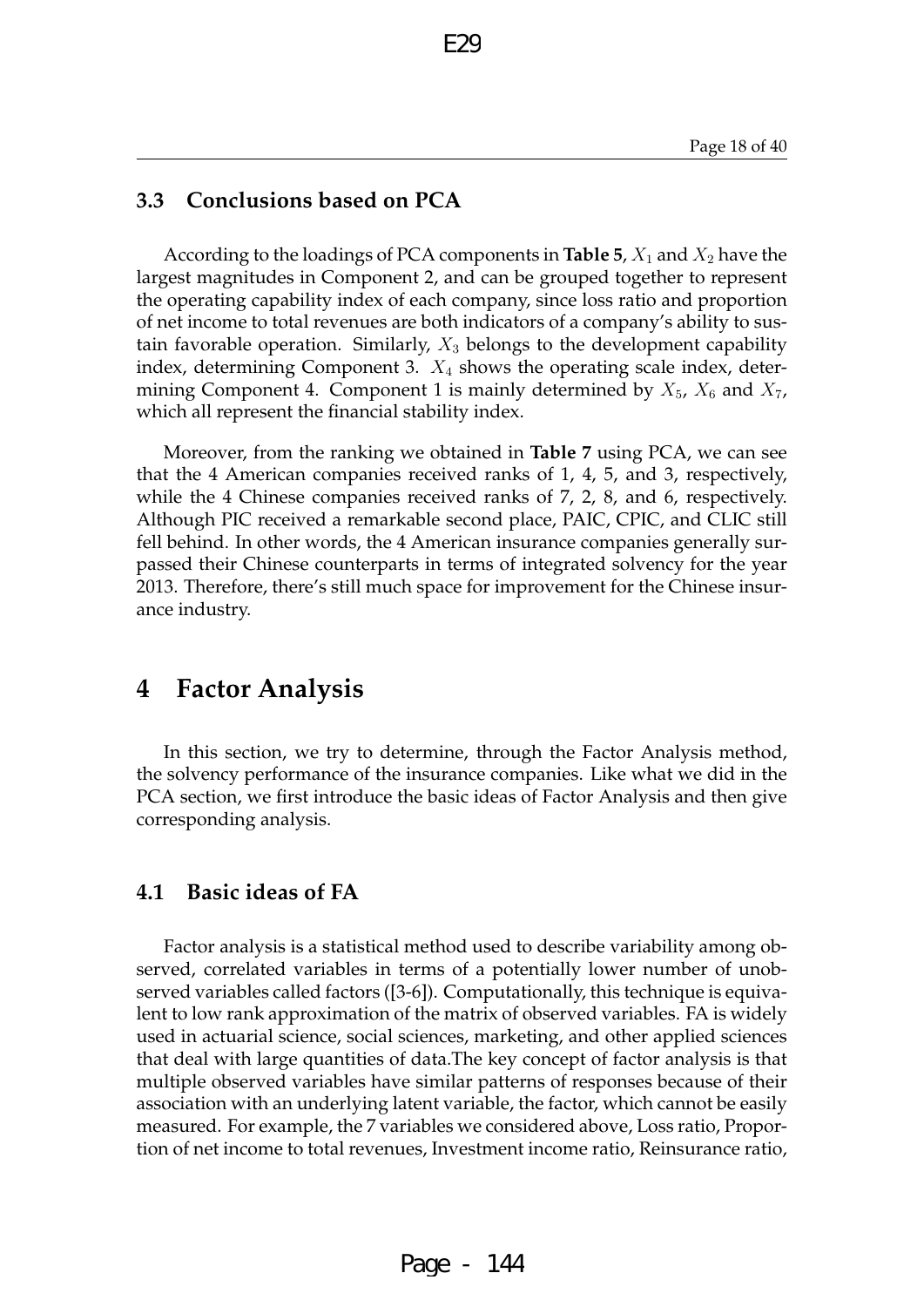Rate of return on total assets, Asset-gross premium ratio and Rate of change of premiums earned, are all associated with the latent variable the solvency performance.

E<sub>29</sub>

In every factor analysis, there are usually less number of factors as there are variables. Each factor captures a certain amount of the overall variance in the observed variables, and the factors are always listed in order of how much variation they explain. The mathematical model is as follows:

$$
X_1 = a_{11}F_1 + \dots + a_{1m}F_m + a_1\varepsilon_1,
$$
  
\n
$$
X_2 = a_{21}F_1 + \dots + a_{2m}F_m + a_2\varepsilon_2,
$$
  
\n...  
\n
$$
X_p = a_{p1}F_1 + \dots + a_{pm}F_m + a_p\varepsilon_p,
$$

where  $p$  is the number of the observed original variables;  $m$  is the number of the factors ( $m \leq p$ );  $F_1, \dots, F_m$  are the factors;  $a_{ij}$  is the factor loading, which expresses the relationship of each variable to the underlying factor;  $A = (a_{ij})_{p \times m}$  is called the factor loading matrix;  $\varepsilon_1, \dots, \varepsilon_n$  are the special factors which represent the remaining components of the original variables that can not be explained by factors.

The steps for implementing the factor analysis are quite similar to the PCA. We first standardize the original data to get a normalized data matrix  $X^*$ , where

$$
x_{ij}^{*} = \frac{x_{ij} - \bar{x}_j}{s_j},
$$
  

$$
\bar{x}_j = \sum_{i=1}^{n} x_{ij}, \quad s_j = \sqrt{\frac{1}{n-1} \sum_{i=1}^{n} (x_{ij} - \bar{x}_j)^2}
$$

.

Then we compute the first  $m$  eigenvalues and the corresponding eigenvectors of  $(X^*)^T X^*$ . That is, we obtain the m eigenvalues

$$
\lambda_1 \geq \cdots \geq \lambda_m \geq 0,
$$

and the corresponding eigenvectors  $u_1, \dots, u_m$ . This yields the loading matrix

$$
A = \left(u_{ij}\sqrt{\lambda_j}\right)_{p\times m}.
$$

The eigenvalue is a measure of how much of the variance of the observed variables a factor explains. Any factor with an eigenvalue  $\geq 1$  explains more variance than a single observed variable. The factors that explain the least amount of variance are generally discarded. The general method for determining the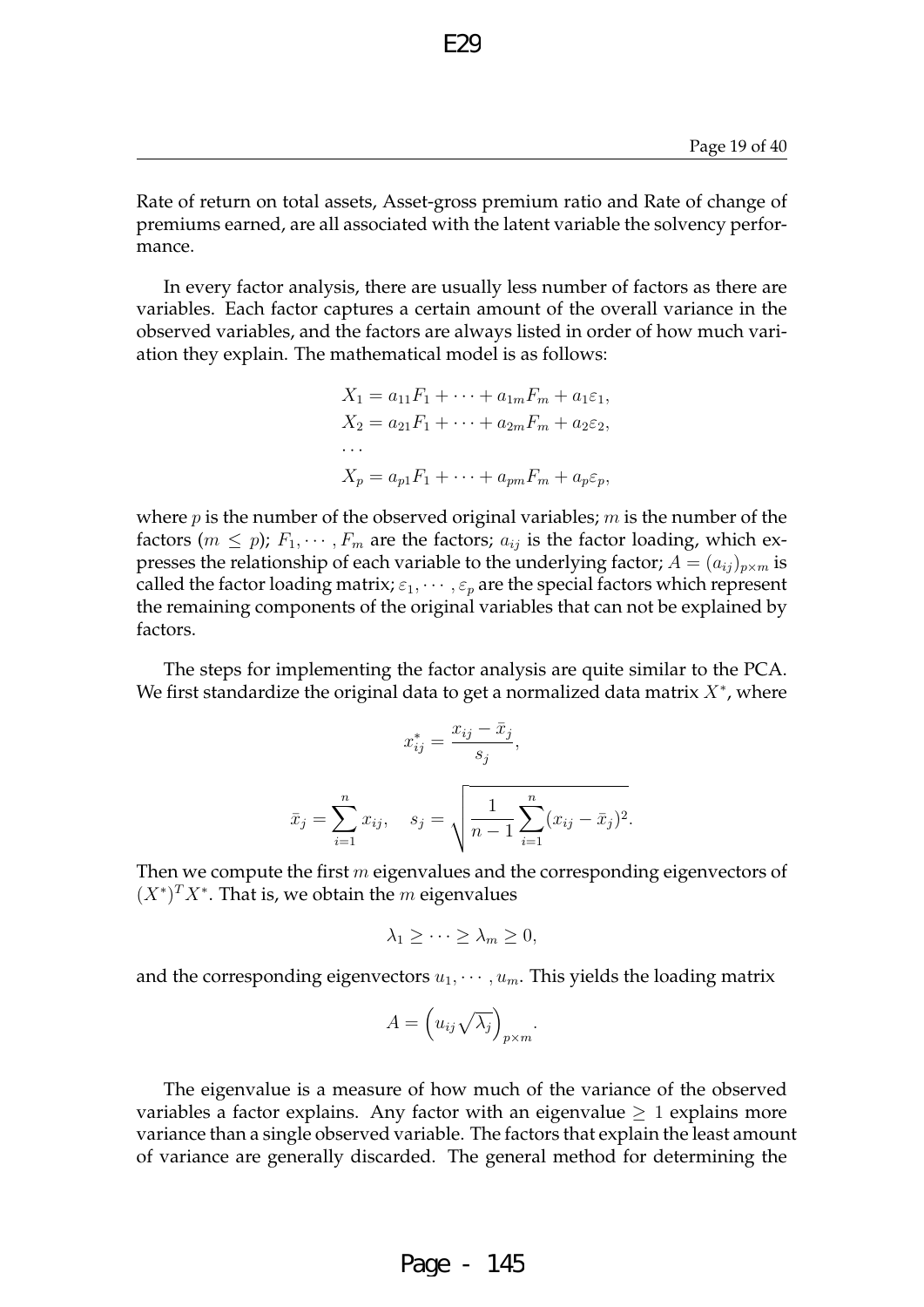number of components in PCA can also be used here to decide how many factors (m) should be chosen. Since a set of factors and factor loadings is identical only up to orthogonal transformation, the orthogonal rotation of the loading matrix is usually useful for the factor analysis.

E29

Finally, to derive the factor score matrix, we use the least squares method. That is, we estimate  $F=(F_1,\cdots,F_m)^T$  by minimizing

$$
\sum_{i=1}^{p} \varepsilon_i^2 = (X^* - AF)^T (X^* - AF) := \phi(F).
$$

Let

$$
\frac{\partial \phi(F)}{\partial F} = 2A^T (X^* - AF) = 0,
$$

we arrive at

$$
\hat{F} = (A^T A)^{-1} A^T X^*.
$$

Therefore, for every observation  $X_{(i)}^*$ ,  $i = 1, \dots, n$ ,

$$
\hat{F}_{(i)} = (A^T A)^{-1} A^T X_{(i)}^*.
$$

### **4.2 FA results**

In this subsection, we implement the factor analysis based on the standardized data matrix  $X^*$  in **Table 2** to assess the performance of the 8 insurance companies. FA computation is also based on the correlation matrix  $(X^*)^T X^*$  in **Table 3** and its eigenvalues. Here we choose  $m = 4$  factors as in PCA method. Next we give the detailed results of the FA analysis.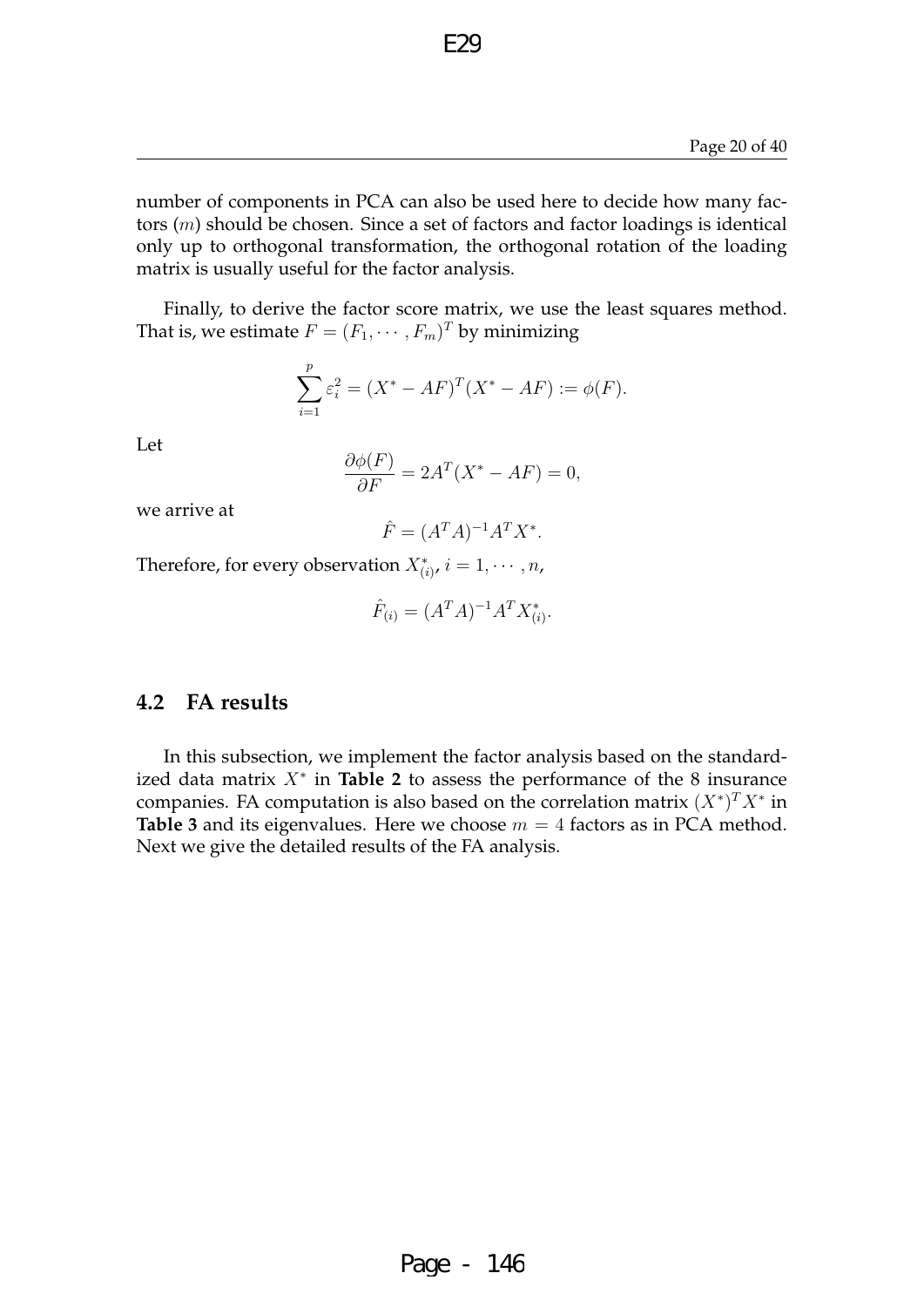### **Step 1. Calculate the factor scores**

**Tables 8-9** and **Figure 4** display the results of the FA using the FACTANAL command of R software. **Table 8** shows the loadings of the 4 factors and **Table 9** gives the matrix of the factor scores. We can see that the loadings and scores are different from **Tables 5-6** using PCA method, because we use the principal factor estimate and the Varimax orthogonal rotation method to obtain the loading matrix and then use least squares method to get the score matrix.

E29

|         |          | Factor 1 Factor 2 Factor 3 Factor 4 |          |       |
|---------|----------|-------------------------------------|----------|-------|
| $X_1^*$ |          | 0.415                               | 0.295    | 0.583 |
| $X_2^*$ |          | 0.706                               |          |       |
| $X_3^*$ |          | $-0.171$                            | $-0.215$ | 0.712 |
| $X_4^*$ |          |                                     | 0.784    |       |
| $X_5^*$ | 0.960    | $-0.111$                            | 0.363    | 0.130 |
| $X_6^*$ | 0.176    | $-0.564$                            |          |       |
| $X_7^*$ | $-0.933$ |                                     | 0.196    |       |
|         |          |                                     |          |       |

Table 8: Loadings of FA factors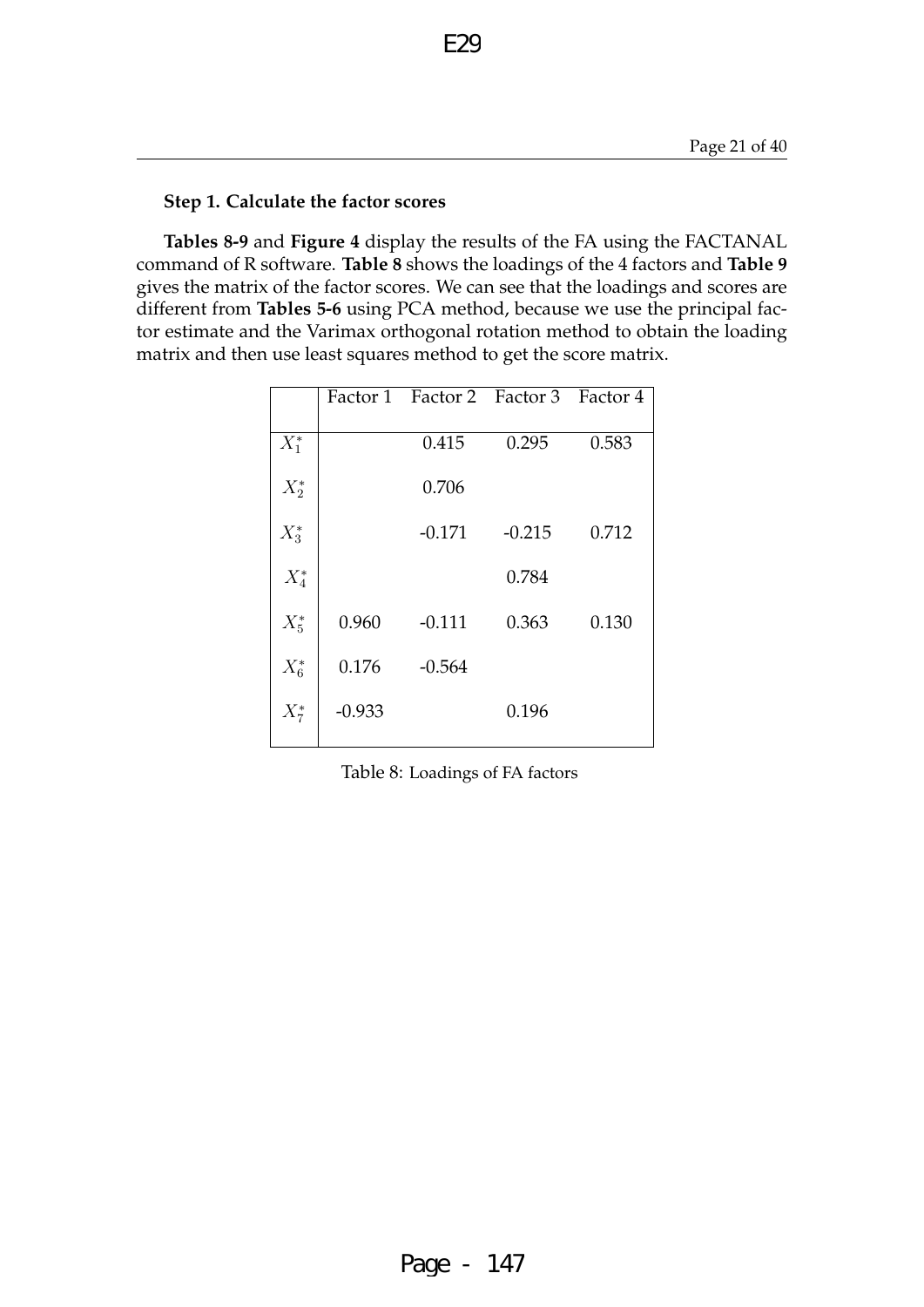|         | Factor 1     | Factor 2      | Factor 3     | Factor 4      |
|---------|--------------|---------------|--------------|---------------|
| $X_1^*$ | $-2.0589162$ | 1.41716152    | $-1.4785162$ | $-0.99088863$ |
| $X_2^*$ | 0.4880135    | $-2.69516201$ | 5.5481032    | 1.59768036    |
| $X_3^*$ | -3.0475948   | 2.02869211    | $-6.4450443$ | $-2.02466786$ |
| $X_4^*$ | 1.2615525    | $-1.54024930$ | 0.1116016    | $-0.78382997$ |
| $X_5^*$ | 1.7159503    | $-0.02836202$ | 2.3790322    | $-0.05617151$ |
| $X_6^*$ | 0.06924067   | 1.5733653     | $-0.5306144$ | 0.2150647     |
| $X_7^*$ | 0.51657133   | $-0.4547970$  | $-0.4014267$ | 1.9050079     |
| $X_8^*$ | 1.05518271   | $-0.3006486$  | 0.8168646    | 0.1378050     |

Table 9: Scores of FA factors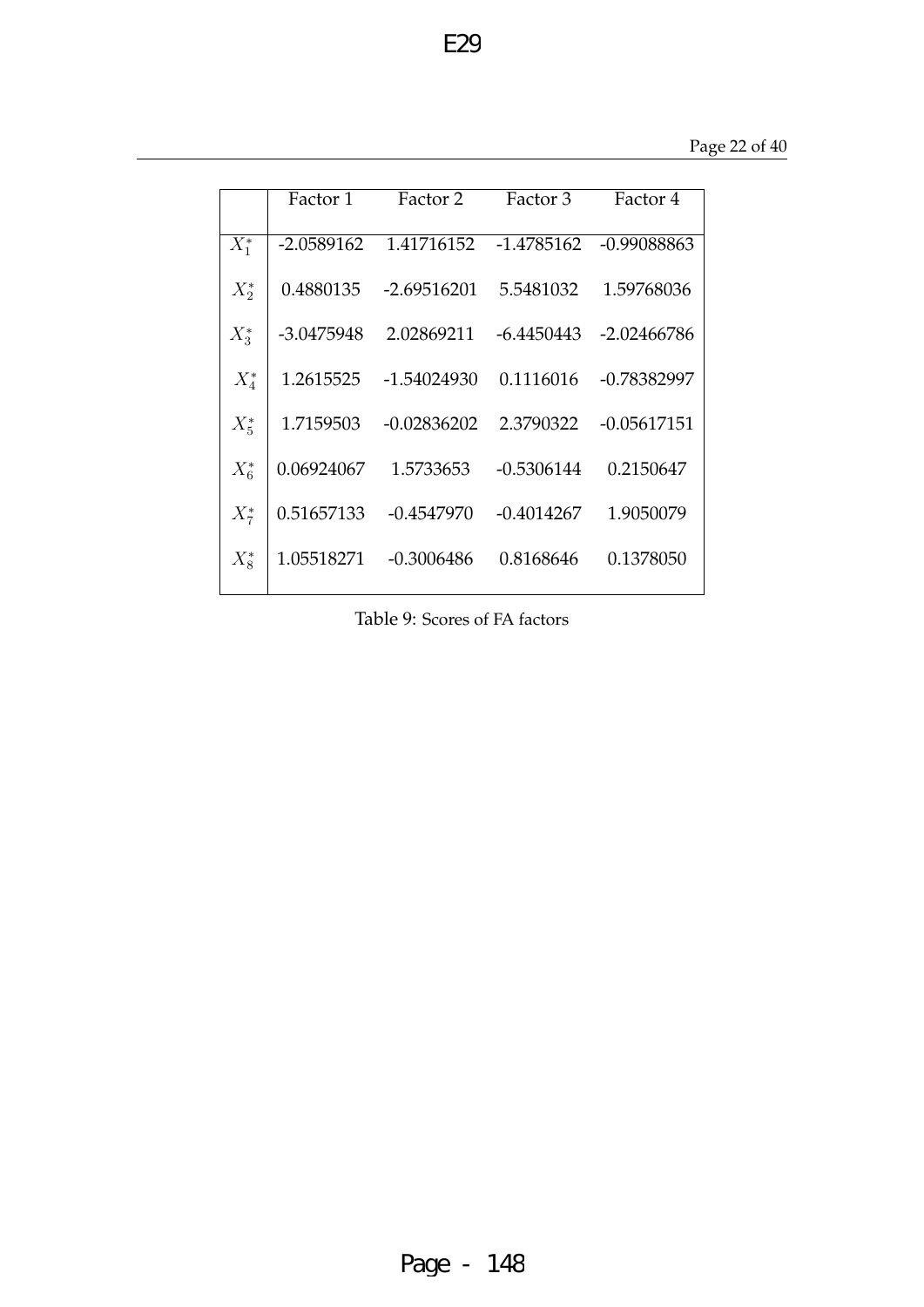

Figure 4: Biplot of Factor 1 and Factor 2

#### **Step 2. Compute the solvency performance scores**

Now using the matrix of factor scores, we can derive the solvency performance scores of the 8 insurance companies by the following **linear combination evaluation model**:

 $Y = 0.28066F_1 + 0.24805F_2 + 0.18373F_3 + 0.14565F_4,$ 

where  $F_i$  denotes the factor  $i, i = 1, 2, 3, 4$ . Thus, based on the score matrix in **Table 9**, we calculate the solvency performance scores for the 8 companies and get the ranking in **Table 10**. The scores for the 8 companies= $A_1 \times B$ , where

$$
A_1=\left(\begin{array}{cccc} -2.0589162 & 1.41716152 & -1.4785162 & -0.99088863 \\ 0.4880135 & -2.69516201 & 5.5481032 & 1.59768036 \\ -3.0475948 & 2.02869211 & -6.4450443 & -2.02466786 \\ 1.2615525 & -1.54024930 & 0.1116016 & -0.78382997 \\ 1.7159503 & -0.02836202 & 2.3790322 & -0.05617151 \\ 0.06924067 & 1.5733653 & -0.5306144 & 0.2150647 \\ 0.51657133 & -0.4547970 & -0.4014267 & 1.9050079 \\ 1.05518271 & -0.3006486 & 0.8168646 & 0.1378050 \end{array}\right),
$$

and

$$
B = \left(\begin{array}{c} 0.28066 \\ 0.24805 \\ 0.18373 \\ 0.14565 \end{array}\right).
$$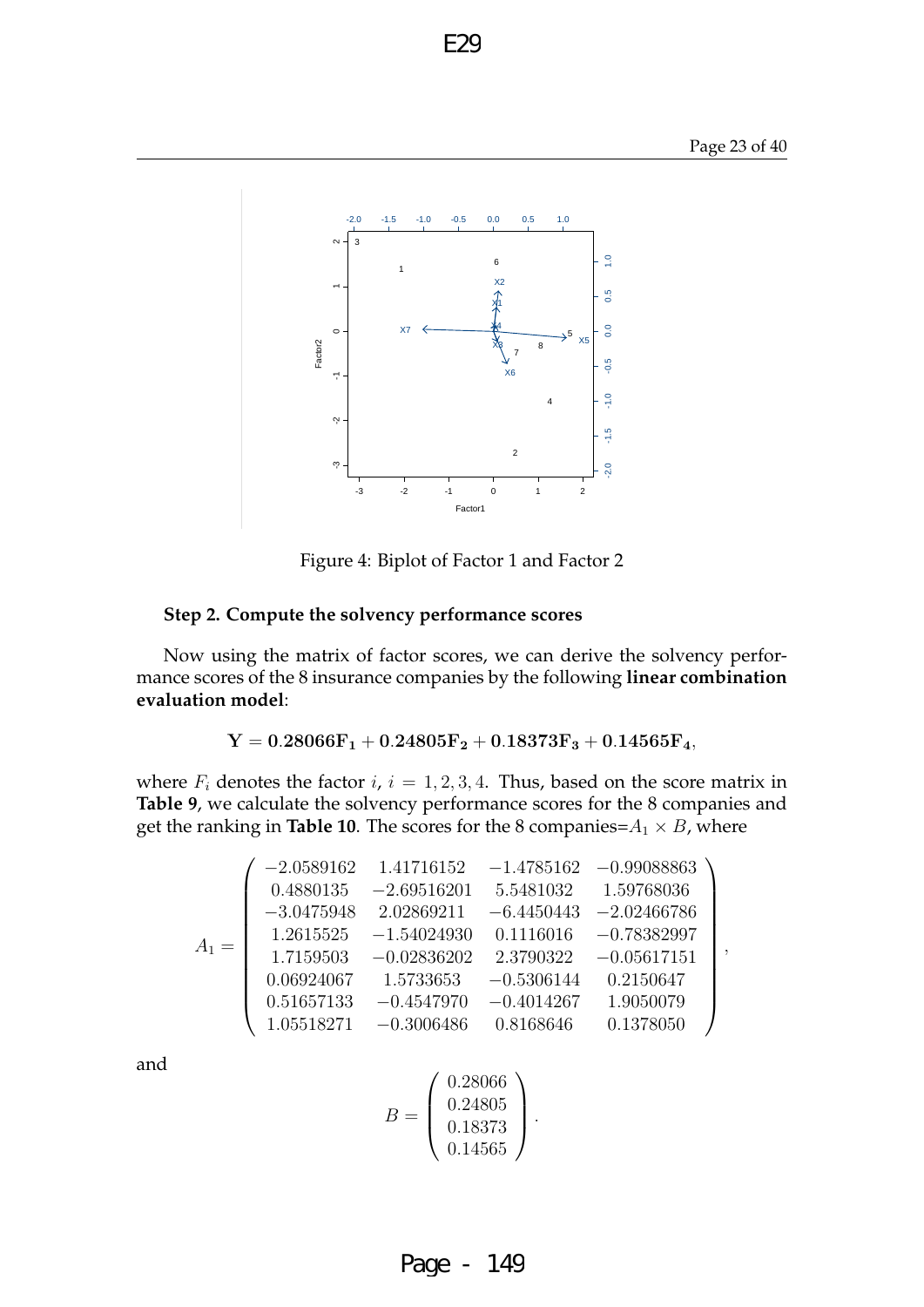|  |                        |  |  | PAIC PIC CPIC CLIC AIG BH HFS MetLife                              |
|--|------------------------|--|--|--------------------------------------------------------------------|
|  |                        |  |  | Scores -0.5825 -0.4004 -0.1902 -0.5798 0.8559 0.0567 0.8237 0.0166 |
|  | Rank   8 6 5 7 1 3 2 4 |  |  |                                                                    |

F<sub>29</sub>

Table 10: **Ranks of the solvency performance using FA**

### **4.3 Conclusions based on FA**

Compared to the loadings of PCA components in **Table 5**, the loadings of FA components in **Table 8** show similar physical natures for each solvency index.  $X_1$  and  $X_2$  have the large magnitudes in Factor 2, and can be grouped together to represent the operating capability index of each company. Moreover,  $X_3$  determines Factor 4 and independently represents the development capability index.  $X_4$  dominates in Factor 3 and shows the operating scale index.  $X_5$ ,  $X_6$ , and  $X_7$ together represent the financial stability index in Factor 1.

From the ranking we obtained in **Table 10** using FA, we can see that the 4 American companies received ranks of 1, 3, 2, and 4, respectively, while the 4 Chinese companies received ranks of 8, 6, 5, and 7, respectively. Similar to the results we obtained from PCA, the 4 American insurance companies surpassed their Chinese counterparts in terms of integrated solvency for the year 2013. Therefore, the Factor Analysis further confirmed the need for Chinese insurance companies to devise strategies to increase solvency.

# **5 Comparisons Between PCA and FA**

### **5.1 Comparisons of the two analytical methods**

Researchers have argued that the distinctions between the two techniques PCA and FA may mean that there are objective benefits for preferring one over the other based on the analytic goal ([6]). Fabrigar et al. ([7]) addressed a number of reasons used to suggest that principal component analysis is equivalent to factor analysis. For example, although it is sometimes suggested that principal component analysis is computationally quicker and requires fewer resources

Page - 150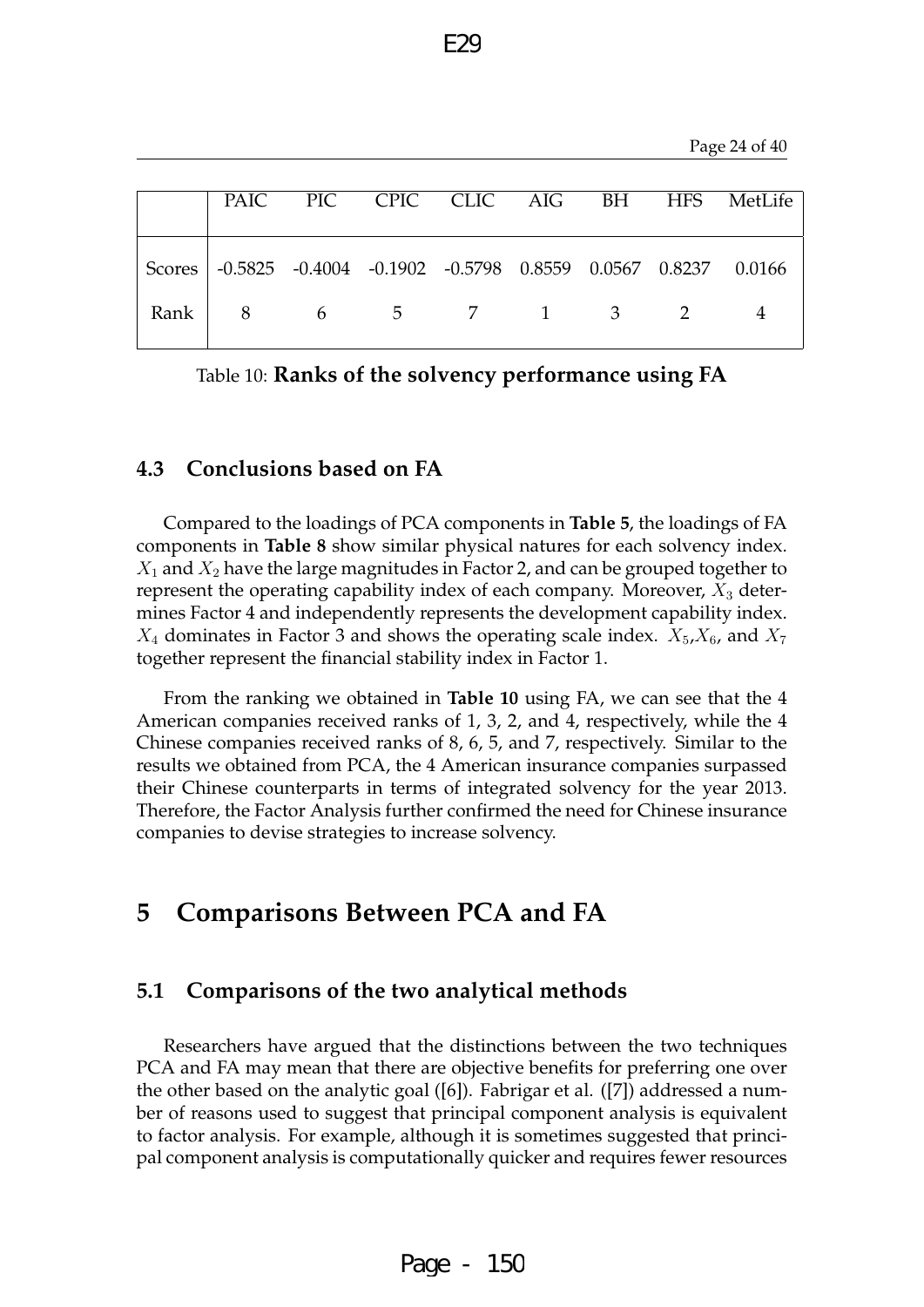than factor analysis. Fabrigar et al. believed that the ready availability of computer resources has rendered this practical concern irrelevant. And, the point that PCA and FA can produce similar results is also addressed by Fabrigar et al.

E29

However, Suhr ([8]) illustrated some differences between principal component analysis and factor analysis. For instance, PCA results in principal components account for a maximal amount of variance for observed variables, while FA accounts for common variance in the data. The component scores in PCA represent a linear combination of the observed variables weighted by eigenvectors, while the observed variables in FA are linear combinations of the underlying and unique factors.

### **5.2 Comparisons of the two rankings**

Just as Fabrigar et al. had addressed, from the two rankings we obtained using PCA and FA, we can discover that the two methods produced similar results. The specific ranks for each company may vary due to the differences illustrated by Suhr. Despite a great disparity between rank "2" and rank "6" for the company PIC, both rankings show that American insurance corporations were generally more solvent than Chinese ones in 2013. Therefore, we can safely conclude that the two methods are equally helpful and precise when used to determine the integrated solvency of insurance companies.

# **6 Linear Regression Analysis**

### **6.1 Constructing linear regression model**

Both of the loading matrices from the PCA and FA in **Tables 5 and 8** show that the index  $X_5$  (rate of return on total assets) is the most significant variable in Component 1 and Factor 1. This means that  $X_5$  plays an important role in assessing an insurance's solvency performance. Since  $X_5$  equals "surplus reserves" divided by "total assets", in order for Chinese insurance companies to catch up with American ones, much effort should be made to increase "surplus reserves". However, as we all know, "surplus reserves" isn't something that can be directly enhanced. Companies must devise various specific measures to build up its pool of reserves. Therefore, in this section, we will analyze the relationship of  $X_5$  to the other indices  $X_1, X_2, X_3, X_4, X_6$ , and  $X_7$  using linear regression models in order to find efficient measures to increase  $X_5$ . We assume that

$$
X_5 = \beta_0 + \beta_1 X_1 + \beta_2 X_2 + \beta_3 X_3 + \beta_4 X_4 + \beta_5 X_6 + \beta_6 X_7 + \varepsilon,
$$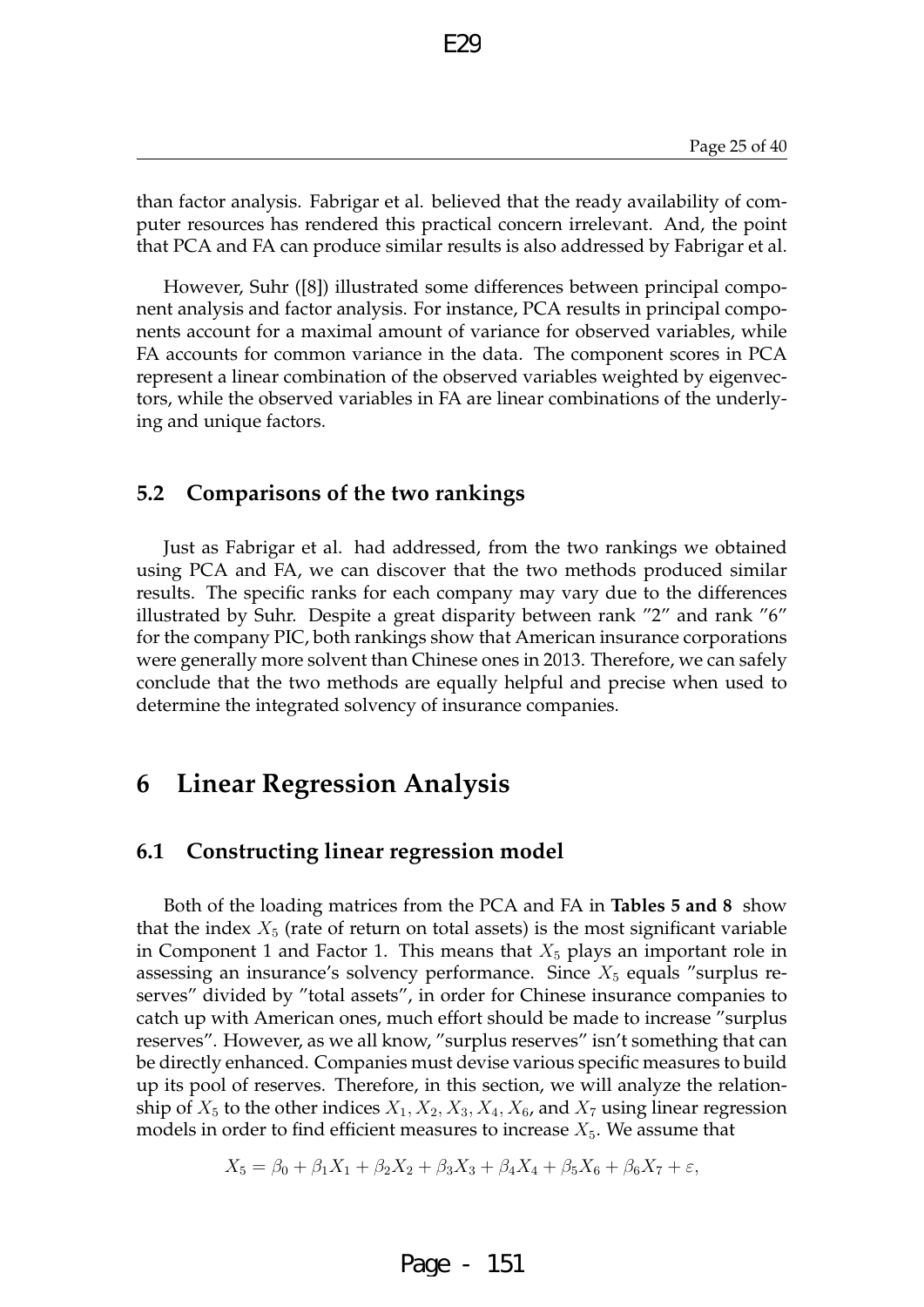.

where  $\beta_i$ ,  $i = 0, \cdots, 6$ , are the unknown coefficients and  $\varepsilon$  is the random error having normal distribution  $N(0,\sigma^2)$  with the variance  $\sigma^2>0.$ 

E29

Based on the data matrix in **Table 1**, we use the least squares method to estimate the unknown parameters  $\beta_0, \cdots, \beta_6$ . Let  $Y = (X_{15}, \cdots, X_{85})^T$ , and  $\tilde{X} =$  $(X_{ij})_{8\times 6}$ , where  $i = 1, \dots, 8$ ,  $j = 1, 2, 3, 4, 6, 7$ . Then,  $Y = (1.1, 1.6, 3.6, 5.6, 10.0, 4.0, 4.0)$  $(6.3, 4.7)^T$ , and

$$
\tilde{X} = \left(\begin{array}{cccccc} 60.4 & 12.8 & 5.1 & 13.7 & 7.8 & 13.7 \\ 67.9 & 5.8 & 5.2 & 11.0 & 21.7 & 15.5 \\ 66.0 & 4.9 & 5.0 & 8.6 & 23.7 & 8.4 \\ 42.7 & 6.8 & 4.9 & 0.2 & 22.8 & 0.8 \\ 71.9 & 13.2 & 4.4 & 24.2 & 18.6 & 0.5 \\ 76.7 & 23.9 & 5.0 & 2.2 & 15.5 & 6.2 \\ 75.6 & 6.7 & 9.6 & 4.9 & 18.6 & 3.0 \\ 70.1 & 5.0 & 4.5 & 6.0 & 12.8 & 0.5 \end{array}\right)
$$

Now the least squares estimator  $\hat{\beta}=(\hat{\beta}_0,\cdots,\hat{\beta}_6)^T$  can be calculated from the formula

$$
\hat{\beta} = (\tilde{X}^T \tilde{X})^{-1} \tilde{X}^T Y.
$$

#### **(1). Model 1**

Using LSFIT command in R software, we obtain the following results:

|           | coef      | std.err | t.stat    | p.value |
|-----------|-----------|---------|-----------|---------|
| Intercept | 0.2306    | 1.2441  | 0.1853    | 0.8833  |
| $X_1$     | $-0.0105$ | 0.0179  | $-0.5859$ | 0.6626  |
| $X_2$     | 0.0992    | 0.0286  | 3.4741    | 0.1784  |
| $X_3$     | 0.3645    | 0.1108  | 3.2897    | 0.1879  |
| $X_4$     | 0.2007    | 0.0233  | 8.6002    | 0.0737  |
| $X_6$     | 0.1569    | 0.0317  | 4.9560    | 0.1268  |
| $X_7$     | $-0.4025$ | 0.0263  | -15.3044  | 0.0415  |
|           |           |         |           |         |

Table 11: Linear regression analysis: **Model 1**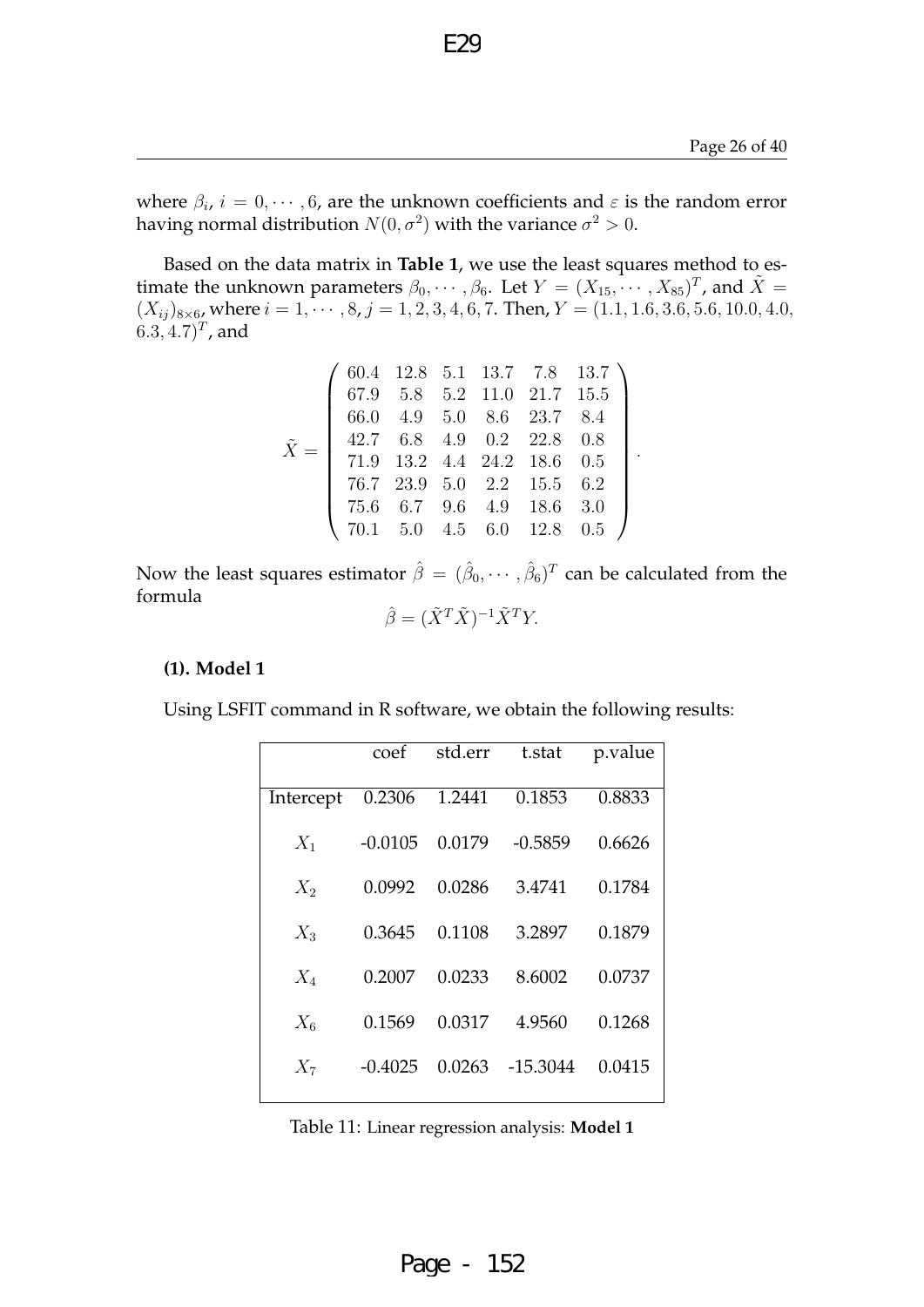*Residual Standard Error = 0.4101, Multiple R-Square = 0.997, N = 8, F-statistic = 54.9958 on 6 and 1 df, p-value = 0.1029.*

E<sub>29</sub>

### **(2). Model 2**

Examining the p-value in **Table 11**, we decide to delete the intercept in the linear model due to its large p-value 0.8833. We thus get **Table 12** after removing the intercept:

|       |                     | coef std.err t.stat           | p.value |
|-------|---------------------|-------------------------------|---------|
|       |                     | $X_1$ -0.0086 0.0105 -0.8160  | 0.5002  |
|       |                     | $X_2$ 0.1002 0.0201 4.9768    | 0.0381  |
|       |                     | $X_3$ 0.3680 0.0786 4.6843    | 0.0427  |
|       | $X_4$ 0.2010 0.0167 | 12.0084                       | 0.0069  |
| $X_6$ |                     | 0.1604  0.0181  8.8477        | 0.0125  |
|       |                     | $X_7$ -0.4016 0.0186 -21.6183 | 0.0021  |
|       |                     |                               |         |

Table 12: Linear regression analysis: **Model 2**

*Residual Standard Error = 0.2949, Multiple R-Square = 0.9992, N = 8, F-statistic = 432.4351 on 6 and 2 df, p-value = 0.0023.*

#### **(3). Model 3**

The p-value 0.5002 for  $X_1$  implies that we should delete  $X_1$  from **Model 2**. Thereafter, we arrive at **Table 13**. The Multiple R-Square value and the p-values all show the fitness of **Model 3**.

*Residual Standard Error = 0.278, Multiple R-Square = 0.999, N = 8, F-statistic = 583.8 on 5 and 3 df, p-value = 0.0001.*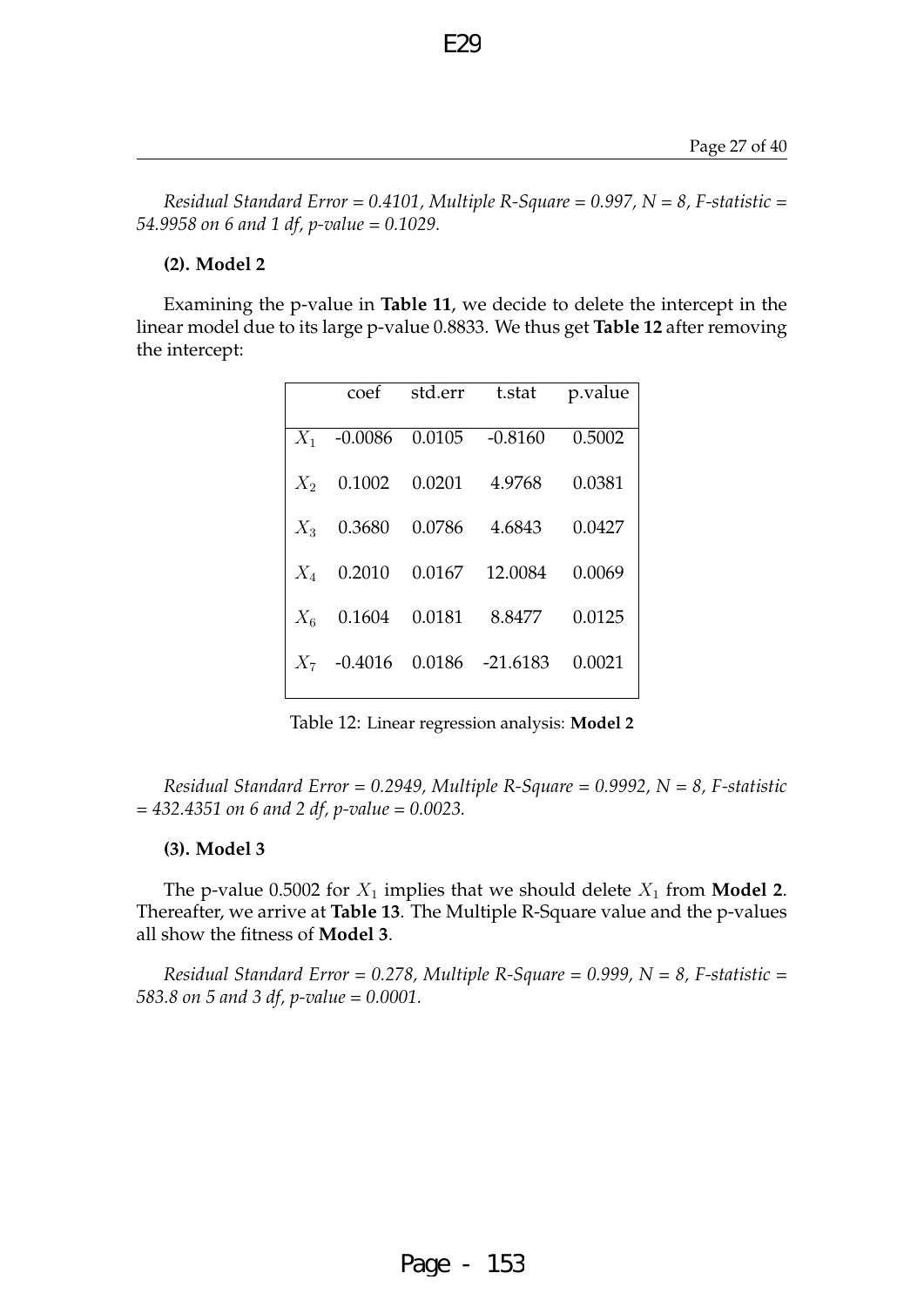|       | coef          | std.err | t.stat          | p.value |
|-------|---------------|---------|-----------------|---------|
| $X_2$ | 0.0896        | 0.0145  | 6.1884          | 0.0085  |
| $X_3$ | 0.3211        | 0.0505  | 6.3597          | 0.0079  |
| $X_4$ | 0.1938        | 0.0134  | 14.4948         | 0.0007  |
| $X_6$ | 0.1534        | 0.0151  | 10.1904         | 0.0020  |
|       | $X_7$ -0.4035 |         | 0.0174 -23.2458 | 0.0002  |
|       |               |         |                 |         |

F<sub>29</sub>

Table 13: Linear regression analysis: **Model 3**

#### **(4). Final Model**

Hence, we can construct a linear model describing the relationship between the index  $X_5$  and the other indexes:

 $X_5 \approx 0.0896 X_2 + 0.3211 X_3 + 0.1938 X_4 + 0.1534 X_6 - 0.4035 X_7.$ 

### **6.2 Analysis on the model**

From the model obtained above, we can discover that  $X_3$  and  $X_7$  have the largest magnitudes of coefficients, namely 0.3211 and -0.4035. Therefore,  $X_5$  is most significantly influenced by  $X_3$  and  $X_7$ . Other things equal, when  $X_3$  increases by 1%,  $X_5$  will increase by 0.3211%. Other things equal, when  $X_7$  increases by  $1\%$ ,  $X_5$  will decrease by 0.4035%. **Figure 5** also shows that  $X_5$  has an apparent positive linear relationship with  $X_3$  and negative linear relationship with  $X_7$ , respectively.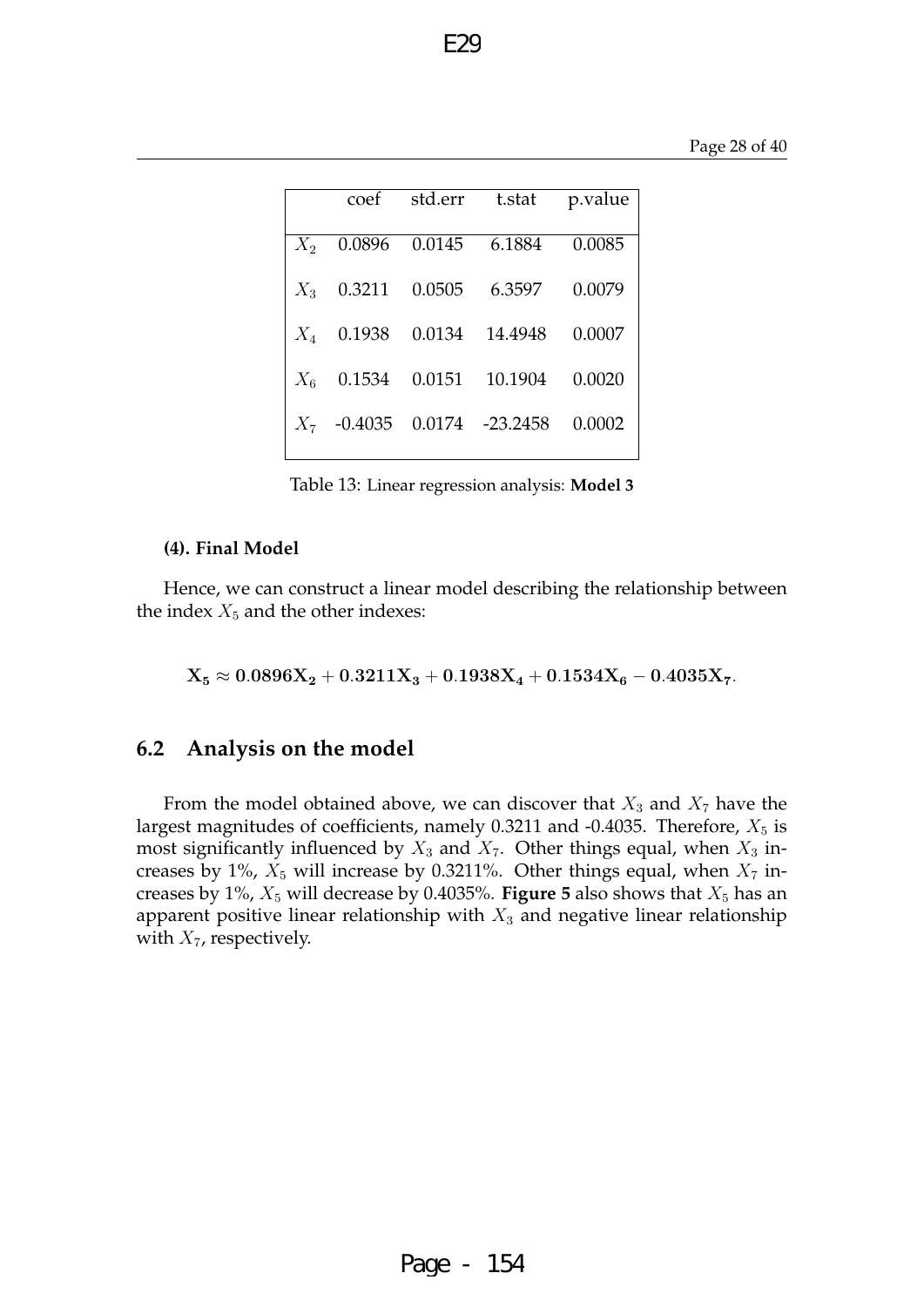

Figure 5: Linear regression

Since  $X_5$  (rate of return on total assets) has been proven to be the most deciding index in solvency evaluation, an insurance company must try to increase its  $X_3$  (investment income ratio) and decrease its  $X_7$  (rate of change of premiums earned) in order to enhance its  $X_5$  (rate of return on total assets). Once rate of return on total assets is improved, the company's integrated solvency will surely exhibit a significant rise.

As a result, the two core approaches for Chinese insurance companies to improve integrated solvency are **1) to expand investments in other companies and industries**, and **2) to ensure steady sources of premiums**.

For the first approach, since the investment income ratio is the development capability index of a company, deliberate decisions should be made regarding what is best for the company's long-time development. A Chinese insurance company should increase its interactions with other companies from both domestic and foreign financial industries. Through expanded investments, the company can not only create more profit channels but also familiarize itself with the advanced businesses other companies conduct. This form of globalization will generate immense revenues and incomes that build up the company's cap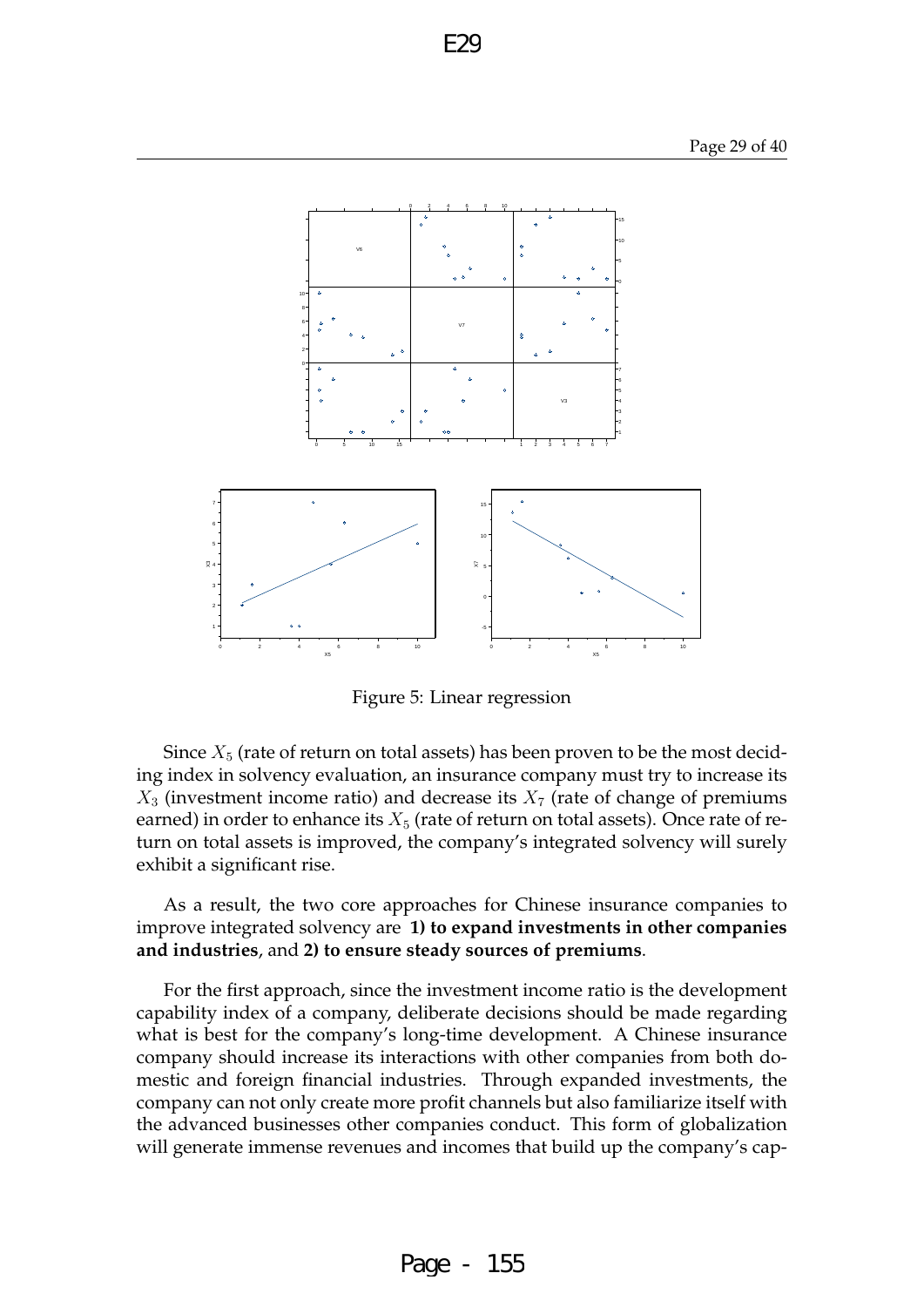ital and will also provide renewed insights on how to improve its development capability as a whole.

E29

For the second approach, since the rate of change of premiums earned is a financial stability index of a company, much effort should be made to bring down the rate of change in order to ensure stability. The Chinese insurance industry nowadays is marked by an unsteady flow of premiums due to the fact that it's still in the developing stage. Therefore, a Chinese insurance company should strengthen its management of financial resource as well as emphasize employee teamwork to ensure a nice corporate image. We'll talk more about financial stability in **Section 7.1 B**.

Ideally, for the year 2014 and beyond, paying special attention to the two approaches mentioned above will help Chinese insurance companies catch up with American ones in terms of integrated solvency.

# **7 More Analysis on the Competitiveness of Chinese Insurance Companies**

From the Principal Component Analysis and Factor Analysis, we found out that American insurance companies nowadays still surpass Chinese ones. From the linear regression model, we learned that expanding investments and ensuring steady premium sources could potentially increase Chinese insurance companies' integrated solvency. However, for an industry as big as the Chinese insurance market, we still need to take into account more factors and devise even more suggestions. Therefore, in this section, we point out additional problems facing Chinese insurance companies and give extra suggestions on how to improve solvency. Moreover, while American insurance industry has already reached sophistication, Chinese insurance industry is still in its developing stage. Therefore, we analyze the opportunities waiting for Chinese insurance companies and the prospects of their future development.

### **7.1 Problems facing Chinese insurance companies**

In this part, we examine the reasons why Chinese insurance companies nowadays still fall behind their American counterparts and discover the problems they have to overcome. Also, by finding out the three major problems, we can formulate a set of suggestions for enhancement for Chinese companies.

### **A. Lack of total assets**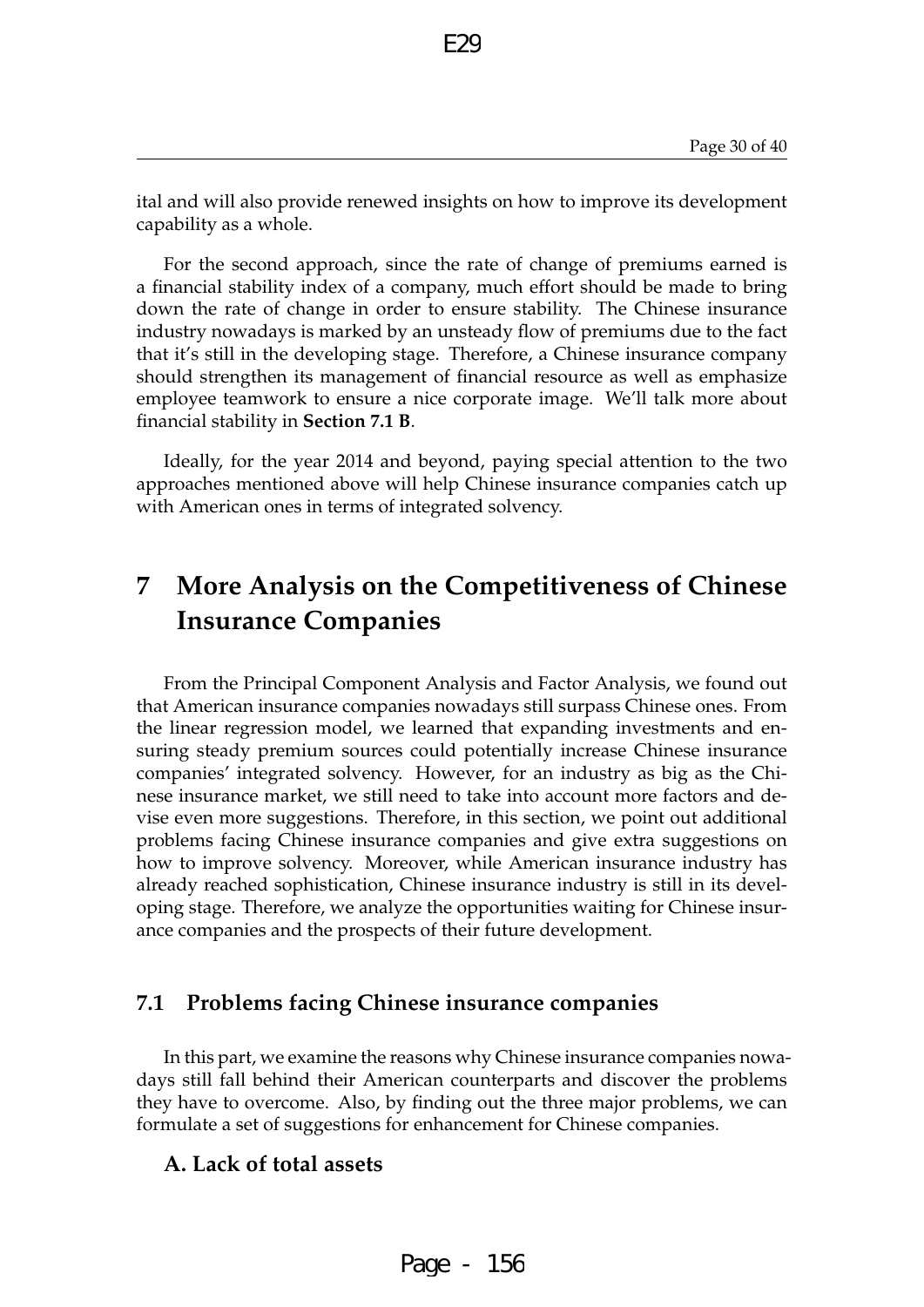The amount of total assets is an important factor that determines a company's competitiveness. It also proves to be especially essential in the insurance industry, mainly because carrying out liability business requires a large pool of assets, which guarantees the capacity to pay claims and expenses as well as the opportunity for more profit. Since Chinese insurance industry is still in the developing phase, even the most competent Chinese insurance companies experience a lack of assets to carry out insurance business to increase solvency. On the other hand, American insurance companies possess enough capital and usually don't have to worry about paying their claims and expenses.

Below is a table of the total asset values of several Chinese and American insurance companies till the end of 2013. (in millions of Chinese RMB; 1\$=6.2 RMB, 1 HKD=1.26RMB at the end of 2013) The data are extracted from corporations' annual reports or from the China Finance Information website ([9]).

| MetLife                             | 5188042 |
|-------------------------------------|---------|
| <b>Prudential Financial</b>         | 4537042 |
| <b>TIAA-CREF</b>                    | 3664200 |
| <b>American International Group</b> | 3401524 |
| Ping An Insurance                   | 3360312 |
| Berkshire Hathaway                  | 3006572 |
| China Life Insurance                | 1972941 |
| <b>Hartford Financial Services</b>  | 1722880 |
| People's Insurance                  | 755319  |
| China Pacific Insurance             | 723533  |
| Xinhua Insurance                    | 565849  |
| Taiping Life Insurance              | 442623  |
|                                     |         |

Table 14: Total assets of several insurance companies

From **Table 14**, we can see that, except the two most prominent Chinese insurance companies—Ping An and China Life Insurance, the Chinese insurance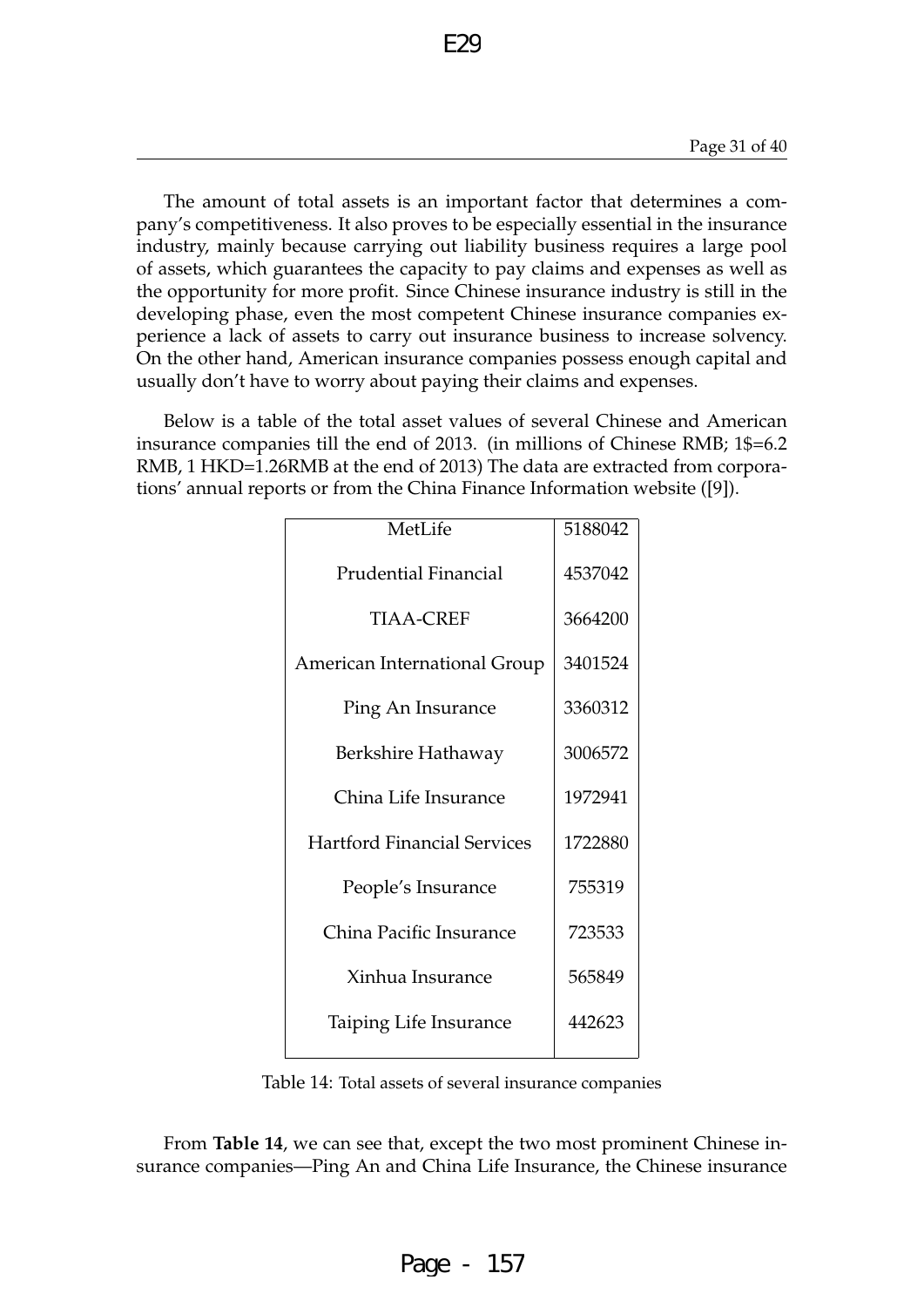industry is still far behind USA's insurance market in terms of asset pool. Therefore, Chinese insurance companies need to devise effective strategies to increase total assets.

E29

#### **Suggestions for improvement:**

1) Diversify financial services and products

Part of the reason many American insurance companies have strong asset pools is that they not only conduct insurance business, but also carry out many other forms of business. For example, Berkshire Hathaway (BH) contributed a large portion of their capital to railroad and banking. The diversification of business can bring potential sources of revenues for insurance companies so as to increase their asset pools.

2) Explore personnel's creativity

In order to stand out from a large number of competitors, creativity can be a sharp spear that guarantees success. However, the problem nowadays facing Chinese insurance companies is that they tend to imitate the insurance products designed by foreign companies. Imitation should be avoided since customers tend to favor characteristic products instead of familiar ones. Chinese insurance companies should encourage their personnel to design products that are particularly Chinese rather than imitate those already devised by others. In this way, customers can be attracted to these companies and bring more business.

### **B. Insurance industry is not stable enough**

Financial stability is an important indicator of solvency for a company or financial organization. Since the Chinese insurance industry had a relatively slow start, it is often characterized by considerable instability, in that total assets and premium revenues experienced sharp increase/decrease over the past few decades. In **Section 6.2**, we have already noticed the unsteadiness of Chinese insurance industry's premium sources. Despite the fact that the capital pool of the insurance industry has been increasing prominently in the recent five years, severe changes may still foreshadow considerable risk and can be a sign of inadequate risk management.

1) The "financial stability index" of Chinese insurance companies indicate the instability of their operations, which might be a sign of solvency risk in the future. **Table 15** below is extracted from the original data table in **Section 2.2**. The three solvency indices shown, namely rate of return on total assets  $(X_5)$ , asset-gross premium ratio( $X_6$ ) and rate of change of premiums earned( $X_7$ ), are designated as "financial stability index" that reflect each company's degree of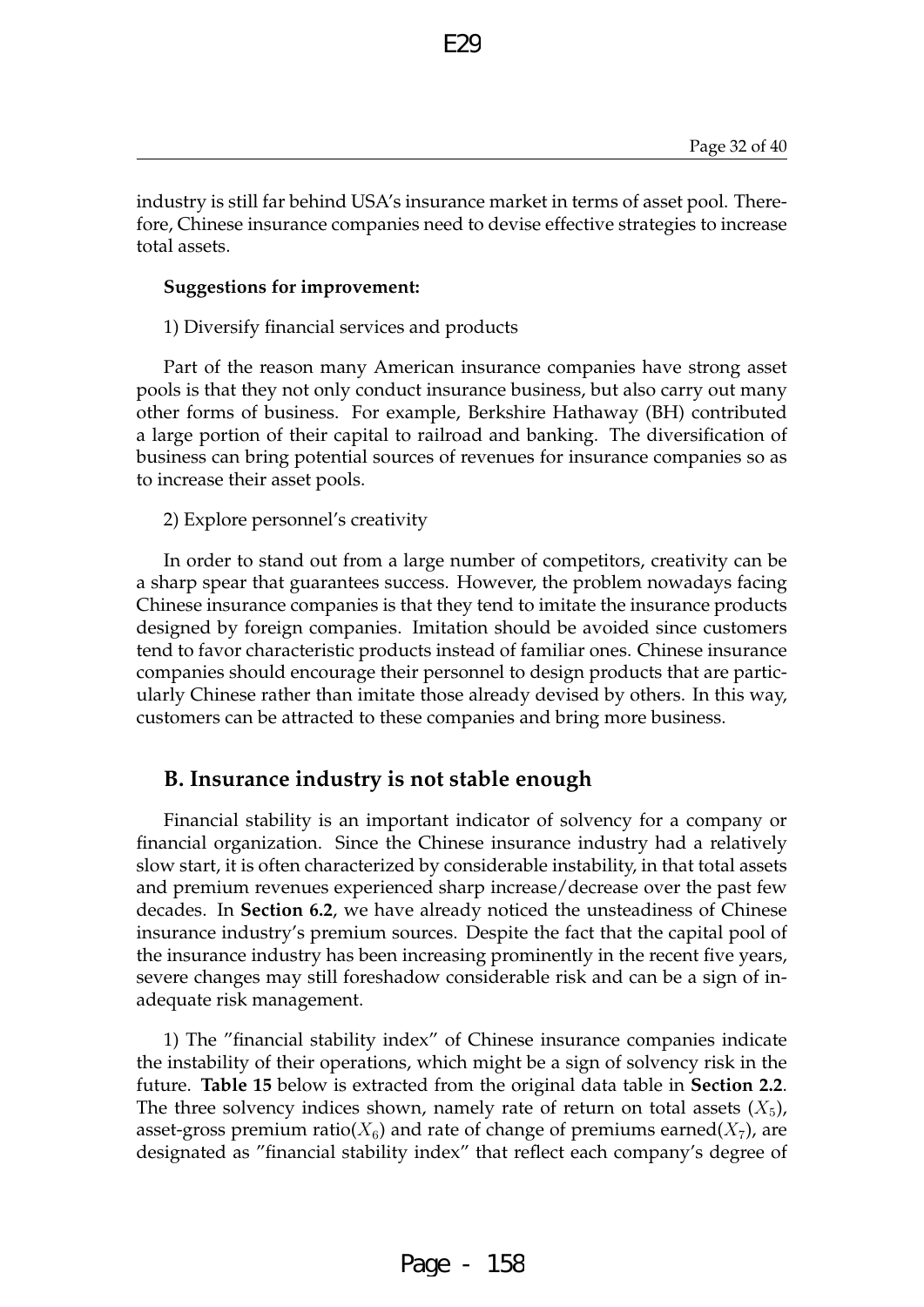|             | Rate of return<br>on total assets | Asset-gross<br>premium ratio | Rate of change of<br>premiums earned |
|-------------|-----------------------------------|------------------------------|--------------------------------------|
| <b>PAIC</b> | 1.1                               | 7.8                          | 13.7                                 |
| PIC         | 1.6                               | 21.7                         | 15.5                                 |
| <b>CPIC</b> | 3.6                               | 23.7                         | 8.4                                  |
| <b>CLIC</b> | 5.6                               | 22.8                         | 0.8                                  |
| <b>AIG</b>  | 10.0                              | 18.6                         | 0.5                                  |
| BH          | 4.0                               | 15.5                         | 6.2                                  |
| <b>HFS</b>  | 6.3                               | 18.6                         | 3.0                                  |
| MetLife     | 4.7                               | 12.8                         | 0.5                                  |

financial stability. From the descriptions of solvency indices in **Section 2.1**, we know that high values of  $X_5$  and low values of  $X_6$  and  $X_7$  suggest high stability.

E29

Table 15: Subset of original data



Figure 6: Histograms

From the three histograms in **Figure 6**, we can see that Chinese insurance companies generally fall behind American ones in terms of financial stability. This may be explained by the fact that Chinese insurance industry is still in its developing phase. Thus, Chinese insurance companies still have a long way to go to stabilize their financial operations.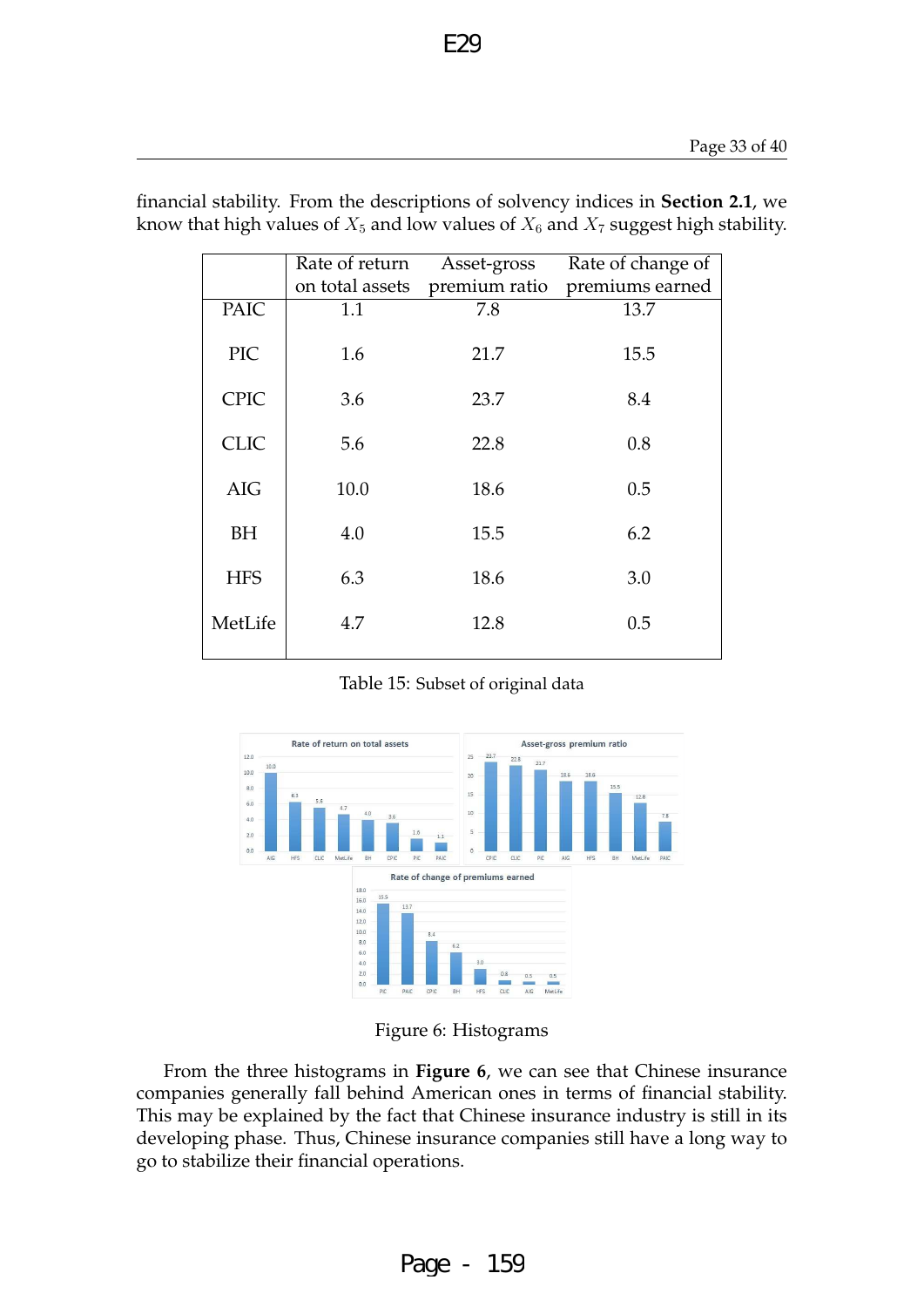2). The solvency issue is especially serious for Life Insurance in China. Although this paper determined each insurance company's solvency using Principal Component Analysis and Factor Analysis, Chinese insurance companies in particular have a distinct index—the solvency margin ratio, which they calculated by themselves. By collecting the Life-Insurance solvency margin ratios from year 2009 to 2013 of the four Chinese insurance companies we researched (PAIC, PIC, CPIC, CLIC), we arrive at the following **Table 16** and four line charts in **Figure 7**.

|             |     | 2013 2012 2011 2010 |     |     | 2009 |
|-------------|-----|---------------------|-----|-----|------|
| <b>PAIC</b> | 172 | 191                 | 156 | 180 | 227  |
| <b>PIC</b>  | 202 | 130                 | 159 | 124 | 288  |
| <b>CPIC</b> | 191 | 211                 | 187 | 241 | 208  |
| <b>CLIC</b> | 226 | 236                 | 170 | 212 | 304  |

Table 16: Solvency margin ratio



Figure 7: Line charts

From the charts in **Figure 7**, we can see that the top four insurance companies in China have shown severe instability in their respective Life Insurance business over the past five years, and each company's solvency margin ratio is in decreasing trend. For instance, PIC's solvency margin ratios of life insurance decreased from 288 to only 124 in 2010 and jumped sharply from 130 to 202 in 2013. Therefore, Chinese insurance companies really need to devise strategic plans to stabilize their solvency.

#### **Suggestions for improvement:**

1) Strengthen management of financial resources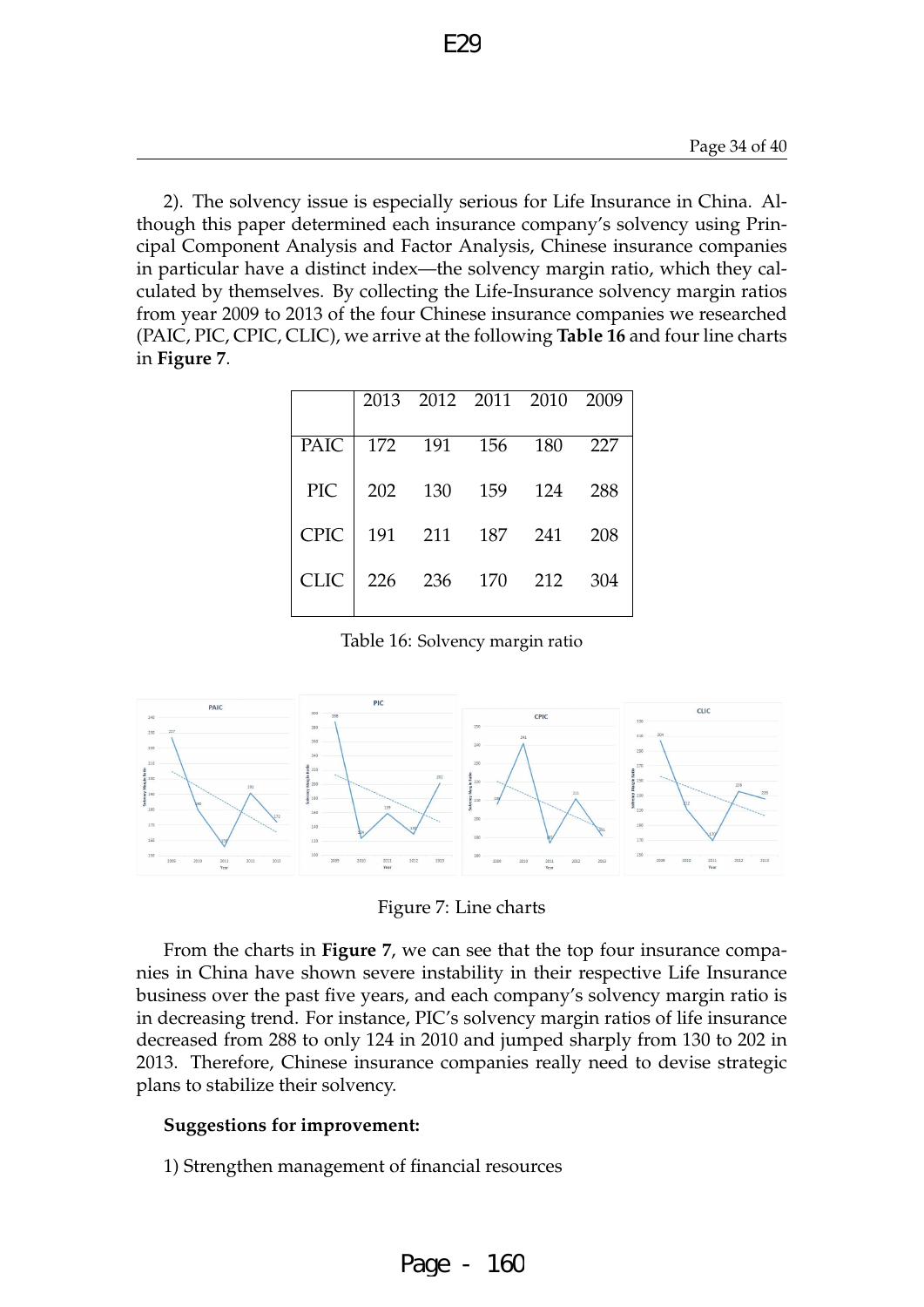Excellent management requires high-quality management personnel. Chinese insurance companies should actively absorb technical experts with risk assessment, actuarial science, and foreign language expertise. In this way, the companies will be able to make accurate decisions on how they are going to allocate financial resources and how much profit they could potentially gain. As a result, financial stability can be secured.

E29

2) Strengthen teamwork

A corporation cannot achieve financial stability if the personnel itself is not stable. To succeed, a company has to have a cohesive team. Too much conflict between employees can delay decision-making and may sometimes cause the company to miss the best opportunity. If active cooperation rather than bitter argument is ensured, it will be much easier for the company to grasp favorable chances and ensure financial stability.

## **C. Lack of adequate corporate image and work ethics**

Occupational credibility and professional ethics are two core values that define a company's corporate image. With a positive corporate image, insurance companies can attract more and more customers and businesses to build up their asset pools so that adequate solvency can be guaranteed. Thus, Chinese insurance companies generally place a high value on the quality of customer service and proper management of personnel and financial resources. However, due to the lack of experience in such management, their corporate image still can't reach the level accomplished by American insurance companies. Moreover, in recent years, some Chinese customers have complained about bad attitudes and illegal marketing devises of some insurance companies. This can be explained by the lack of management and low working morale in the Chinese insurance industry. Therefore, in order to increase solvency, Chinese insurance companies must conceive ways to improve corporate image.

#### **Suggestions for improvement:**

1) Raise the wages of the service personnel

One of the main causes of low working morale is the low wages received by the service personnel. Without the motivation of high wages, the personnel tend to fail to exhibit friendly attitudes toward customers. Therefore, raising wages is a great strategy to improve the quality of customer service.

2) Strengthen management of marketing and service

In order to improve the quality of customer service, insurance companies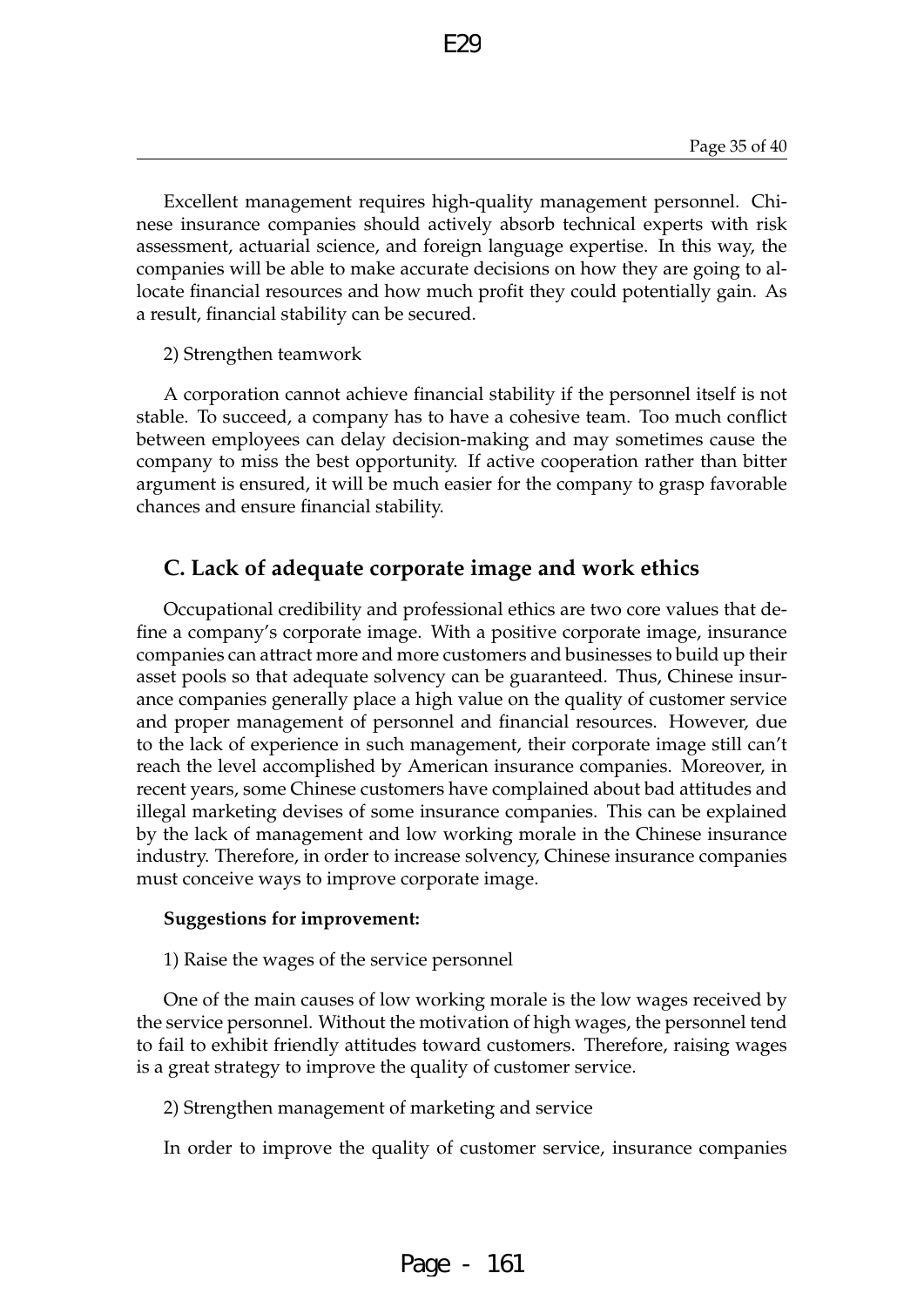should also provide professional training for the personnel. Also, to prevent illegal activities, companies should establish related departments to check and approve marketing materials before they come into application. Good management is essential to the improvement of corporate image and can set up the very prerequisite of a qualified insurance company—credibility.

E29

### **7.2 Opportunities waiting for Chinese insurance companies**

In this subsection, we analyze the basic trends and prospects in today's Chinese insurance industry that can serve to increase integrated solvency and enhance risk management skills. The first two trends reflect the opportunities created by outside factors, while the next two trends discuss the opportunities Chinese insurance companies have created or could potentially create by themselves. We anticipate a more prosperous future for Chinese insurance companies if they can seize these opportunities.

### **A. Chinese insurance industry is increasingly connected with the global market**

As China continues along the road of globalization, Chinese insurance companies have also increased their interactions with one another as well as with foreign insurance companies. Major insurance companies in China are now actively investing in the businesses of both domestic and overseas companies. Also, the four Chinese companies we researched earlier (PAIC, PIC, CPIC, CLIC) are in fact four of the five insurance corporations in China that have been listed in the global market. Moreover, all of the four American insurance companies we studied (AIG, BH, HFS, MetLife) have branches in China. All these provide Chinese companies with great opportunities to learn how to resolve the solvency issue. Therefore, considering the increasing connections between China and the rest of the world, Chinese insurance companies should capitalize on this favorable trend and seize the opportunity of more interactions with foreign insurance industry. Through countless investment channels and personnel exchange programs, Chinese companies can not only increase the value of their capital, but also absorb advanced knowledge on risk management and solvency improvement.

### **B. Chinese regulatory agencies are implementing more and more favorable policies for insurance companies**

In recent years, the China Insurance Regulatory Commission has formulated a series of policies that would help domestic insurance companies overcome multiple problems such as lack of assets and instability. For instance, in 2013, the Commission implemented three large-scale market reforms, namely the re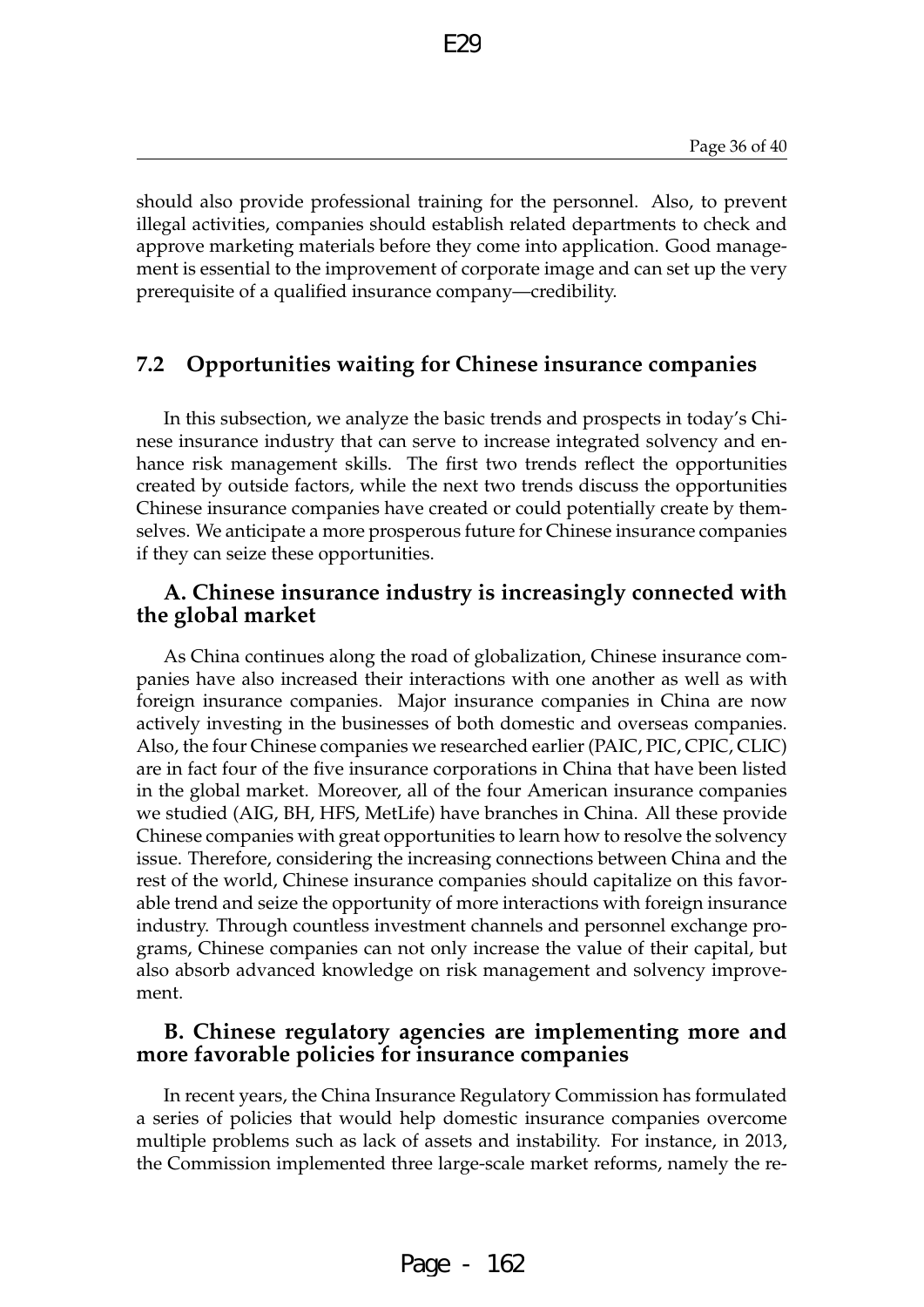form on premium rate, the reform on the access of capital, and the deepened reform on exit mechanism. These reforms have shown positive effects to various extents. The Commission has also established standards on the proper values of statistical indices and drawn up the appropriate norms on management and operation for insurance companies. Therefore, with the support of the regulatory agencies, we are convinced that Chinese insurance companies will make the most of the opportunities created for them and exhibit better solvency and more advanced risk management skills.

E29

## **C. Demand for insurance is increasing in China**

Despite the image issue of some Chinese insurance companies, it is very clear that more and more Chinese people are in need of insurance products. Along with the rapid economic development in China, a growing number of people are able to afford their insurance and are therefore contributing more premiums to insurance companies. Moreover, with the advent of the information age, Chinese citizens are also constantly informed of news and advertisement about insurance companies. Nevertheless, due to the large income gap between the rich and the poor, many people from more distant areas in China are still unaware of insurance companies and how to purchase insurance. Therefore, Chinese insurance companies should actively take part in the economic development in China so as to create opportunities by themselves, since people will begin purchasing insurance when their living standards improve.

## **D. The growing popularity of telephone and Internet sale**

Telephone and Internet sale is a defining component of the auto-insurance industry. Although it is not uncommon in American and European markets, it is still relatively new in China. Most of the telemarking and net-marketing business of the Chinese insurance industry is concentrated in the few biggest insurance companies such as PAIC and PIC. Nevertheless, the good news is that telephone and Internet sale is growing rapidly. Along with the technological improvement in recent years, many Chinese insurance companies have begun telemarketing business, and some people are now able to purchase insurance products on telephone. Even so, the net-marketing needs more dissemination, since most companies are still not fully equipped with Internet sale services. The benefits of telephone and Internet sale are beyond doubt. It not only increases the popularity of individual insurance companies by allowing marketing on social media, but also gives customers a more convenient platform to purchase insurance products. Therefore, Chinese insurance companies should create opportunity for themselves by adding or improving telephone and Internet sale. Through enhancing the quality of their service, these companies could improve their corporate image and potentially gain more premiums and capitals to increase solvency.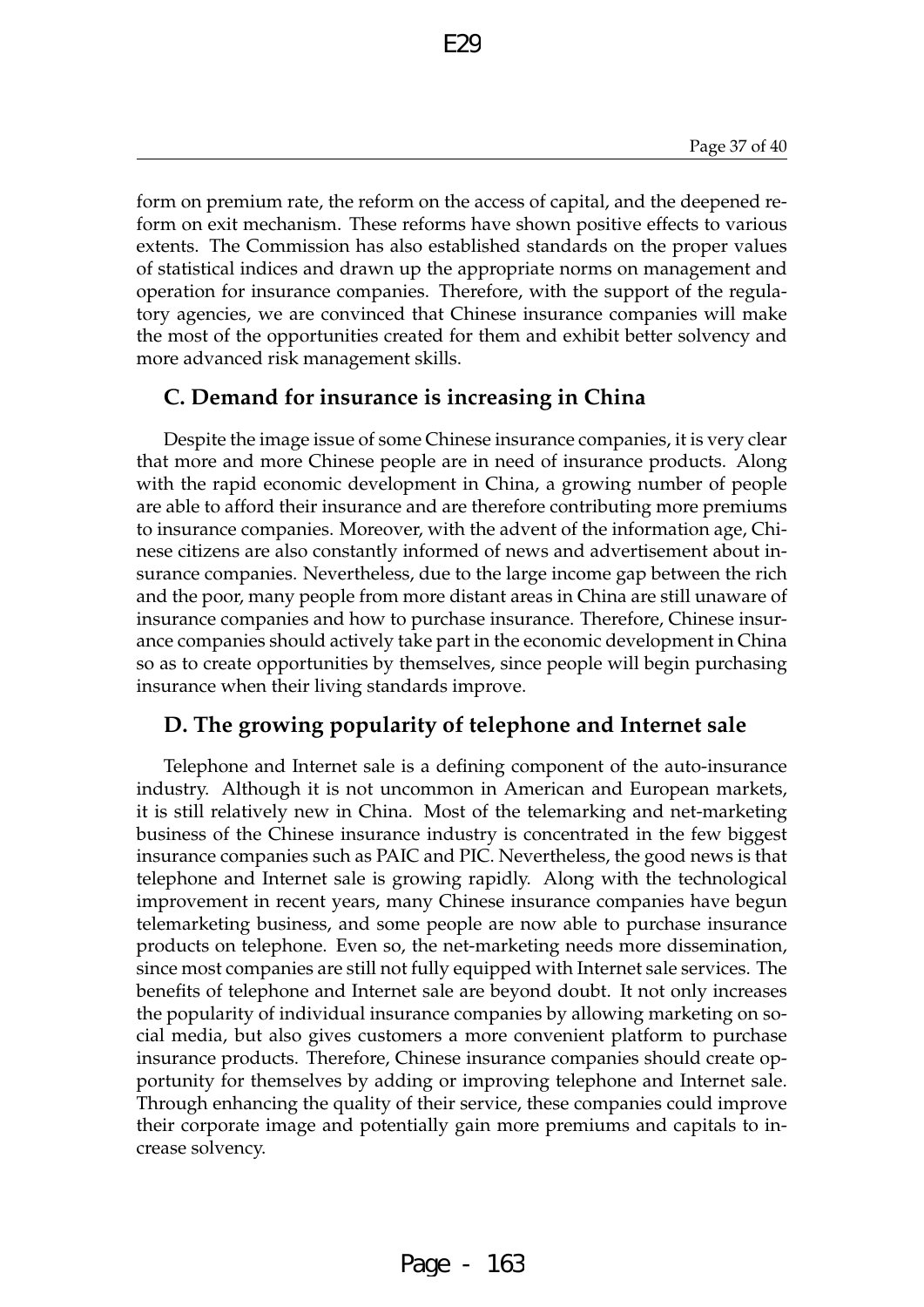# **8 Conclusions**

This paper used three statistical methods to analyze original data. By applying both the Principal Component Analysis (PCA) and the Factor Analysis (FA) to the integrated solvency evaluation of 4 outstanding Chinese and 4 American insurance companies, we overcame the disadvantage of evaluating only one index at a time and provided two practical rankings of the 8 companies in terms of integrated solvency. Despite differences in the specific results, the two rankings both showed that Chinese insurance companies were generally less solvent than American ones for the year 2013. This conclusion signals the need for Chinese insurance companies to devise ways to increase solvency.

By constructing a linear regression model, we confirmed the need for Chinese insurance companies to expand investment and stabilize premium sources. We also examined the three major problems facing them and the four major opportunities waiting for them nowadays and gave valuable suggestions for improvement. Our analysis and suggestions will hopefully prove beneficial to Chinese insurance companies and help them come up with effective strategies to cope with potential danger and seize future opportunities while they are still in the developing phase. In prospect, the Chinese insurance industry will be able to achieve further prosperity and reach the sophisticated level accomplished by American and European insurance markets in the near future.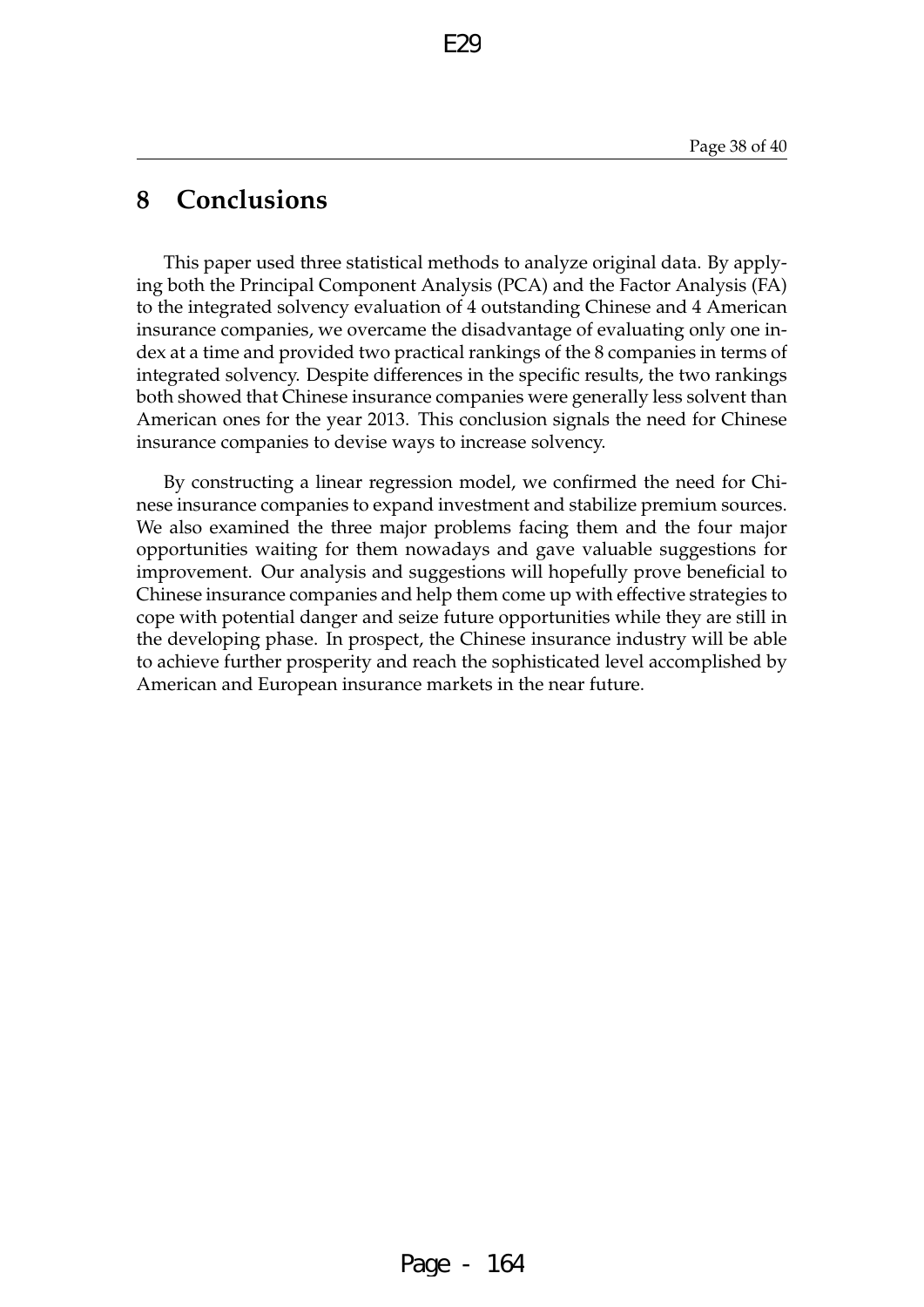# **9 References**

- [1] YAN Chun, ZHAO Ming-qing (2006). Application of the Principal Component Analysis for the Influence Factors of Solvency in Non-life Insurance Companies. Application of Statistics and Management, 25 (3): 1-6. (Chinese)
- [2] 2013 Annual Reports of "Ping An Insurance Company of China", "People's Insurance Company of China", "China Pacific Insurance Company", "China Life Insurance Company", "American International Group, Inc.", "Berkshire Hathaway, Inc.", "Hartford Financial Services, Inc.", "Metropolitan Life Insurance Company".
- [3] GAO Huixuan (2006). Applied Multivariate Statistical Analysis. Peking University Press. (Chinese)
- [4] Johnson R. A. and Wichern D. W. (2008). Applied Multivariate Statistical Analysis. Pearson International Edition.
- [5] HE Xiaoqun (2012). Multivariate Statistical Analysis. Renmin University of China Press. (Chinese)
- [6] http://en.wikipedia.org/wiki/Principal\_component\_analysis,
- http://en.wikipedia.org/wiki/Factor\_analysis
- [7] Fabrigar, L.R., Wegener, D.T., MacCallum, R.C. and Strahan, E.J. (1999). Evaluating the Use of Exploratory Factor Analysis in Psychological Research. Psychological Methods, 4 (3): 272–299.
- [8] Suhr, D. (2009). Principal Component Analysis vs. Exploratory Factor Analysis. SUGI 30 Proceedings.
- [9] [www.cfi.net.cn](http://www.cfi.net.cn/)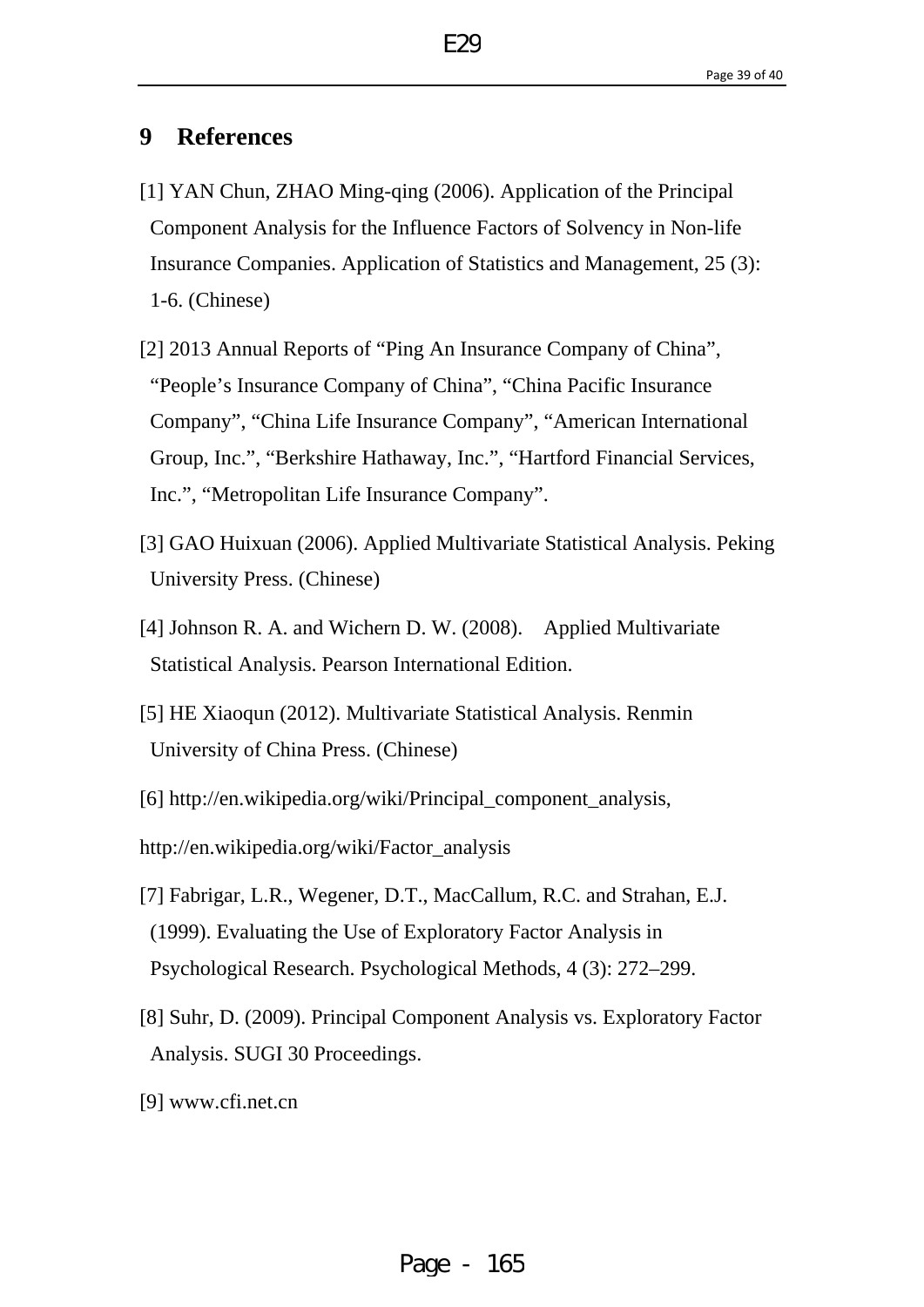# **10 Appendix: R codes**

# input the original data X x<-c(60.4, 12.8, 5.1, 13.7, 1.1, 7.8, 13.7, 67.9, 5.8, 5.2, 11.0, 1.6, 21.7, 15.5, 66.0, 4.9, 5.0, 8.6, 3.6, 23.7, 8.4, 42.7, 6.8, 4.9, 0.2, 5.6, 22.8, 0.8, 71.9, 13.2, 4.4, 24.2, 10.0, 18.6, 0.5, 76.7, 23.9, 5.0, 2.2, 4.0, 15.5, 6.2, 75.6, 6.7, 9.6, 4.9, 6.3, 18.6, 3.0, 70.1, 5.0, 4.5, 6.0, 4.7, 12.8, 0.5)

# standardize the original data to get matrix  $X^{\wedge *}$  $y$  <- matrix(x, 7, 8)  $y < -t(y)$ for (i in 1:7)  $\{y[, i] < (y[, i] - sum(y[, i]/8)$ )/sqrt(sum((y[,i]-sum(y[,i])/8)^2)/7)}

# PCA results for X^\* prim1<- princomp(y) screeplot(prim1) plot(loadings(prim1)) print(loadings(prim1), cutoff=.5) summary(prim1) prim1\$scores prim1\$correlation loadings(prim1) biplot(prim1) # FA results for  $X^{\wedge *}$ prim2<-factanal(y, factors=4, method="principal", data=NULL,